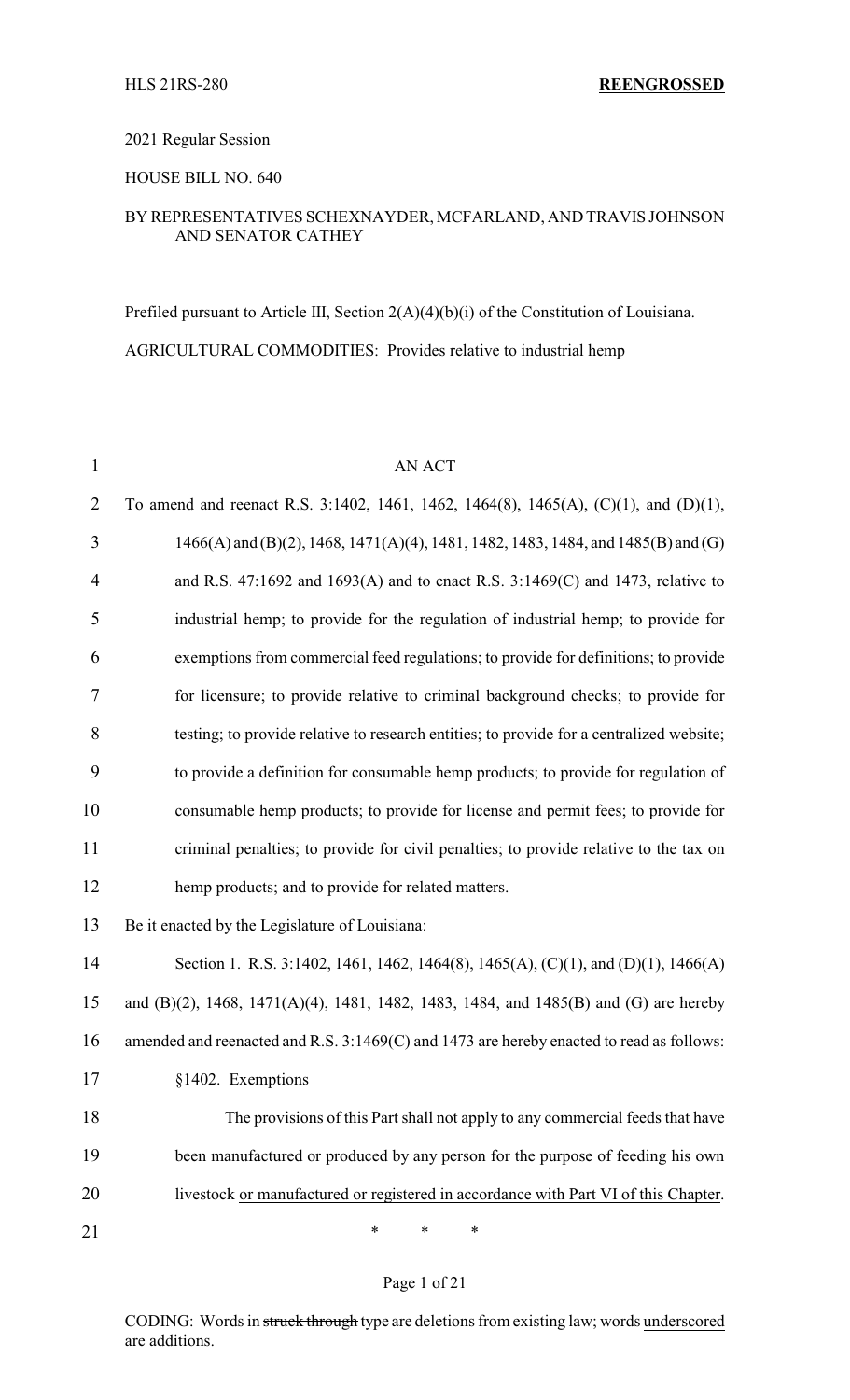| $\mathbf{1}$   | §1461. Purpose                                                                            |
|----------------|-------------------------------------------------------------------------------------------|
| $\overline{2}$ | It is hereby the intent of the legislature to recognize industrial hemp as an             |
| 3              | agricultural commodity and authorize the cultivation, processing, and transportation      |
| $\overline{4}$ | handling of industrial hemp as legal, agricultural activities in the state of Louisiana   |
| 5              | in accordance with the Agriculture Improvement Act of 2018, P.L. 115-334.                 |
| 6              | §1462. Definitions                                                                        |
| 7              | As used in this Part, the following terms shall have the following meanings:              |
| 8              | (1) "Applicant" means a natural person or any individual who applies on                   |
| 9              | behalf of a partnership, corporation, cooperative association, limited liability          |
| 10             | company, joint stock association, sole proprietorship, joint venture, business            |
| 11             | association, professional corporation, or any other legal entity or organization          |
| 12             | through which business is conducted for a grower, processor, contract carrier,            |
| 13             | handler, or industrial hemp seed producer license.                                        |
| 14             | (2) "Commission" means the Agricultural Chemistry and Seed Commission.                    |
| 15             | (3) "Commissioner" means the Louisiana commissioner of agriculture and                    |
| 16             | forestry.                                                                                 |
| 17             | (4) "Contract carrier" means an entity operating in intrastate commerce to                |
| 18             | transport or deliver industrial hemp for compensation.                                    |
| 19             | $(5)$ "Cultivate" or "cultivating" means planting, growing, or harvesting                 |
| 20             | industrial hemp.                                                                          |
| 21             | $\left(\frac{6}{5}\right)$ "Department" means the Louisiana Department of Agriculture and |
| 22             | Forestry.                                                                                 |
| 23             | $(7)(6)$ "Designated responsible party" means a natural person designated by              |
| 24             | the applicant or licensee as responsible for facility operations of the applicant or      |
| 25             | licensee facility.                                                                        |
| 26             | (8) "Federally defined THC level for hemp" means the greater of the                       |
| 27             | following:                                                                                |
| 28             | (a) A delta-9-THC concentration of not more than three-tenths of a percent                |
| 29             | $(0.3\%)$ on a dry weight basis.                                                          |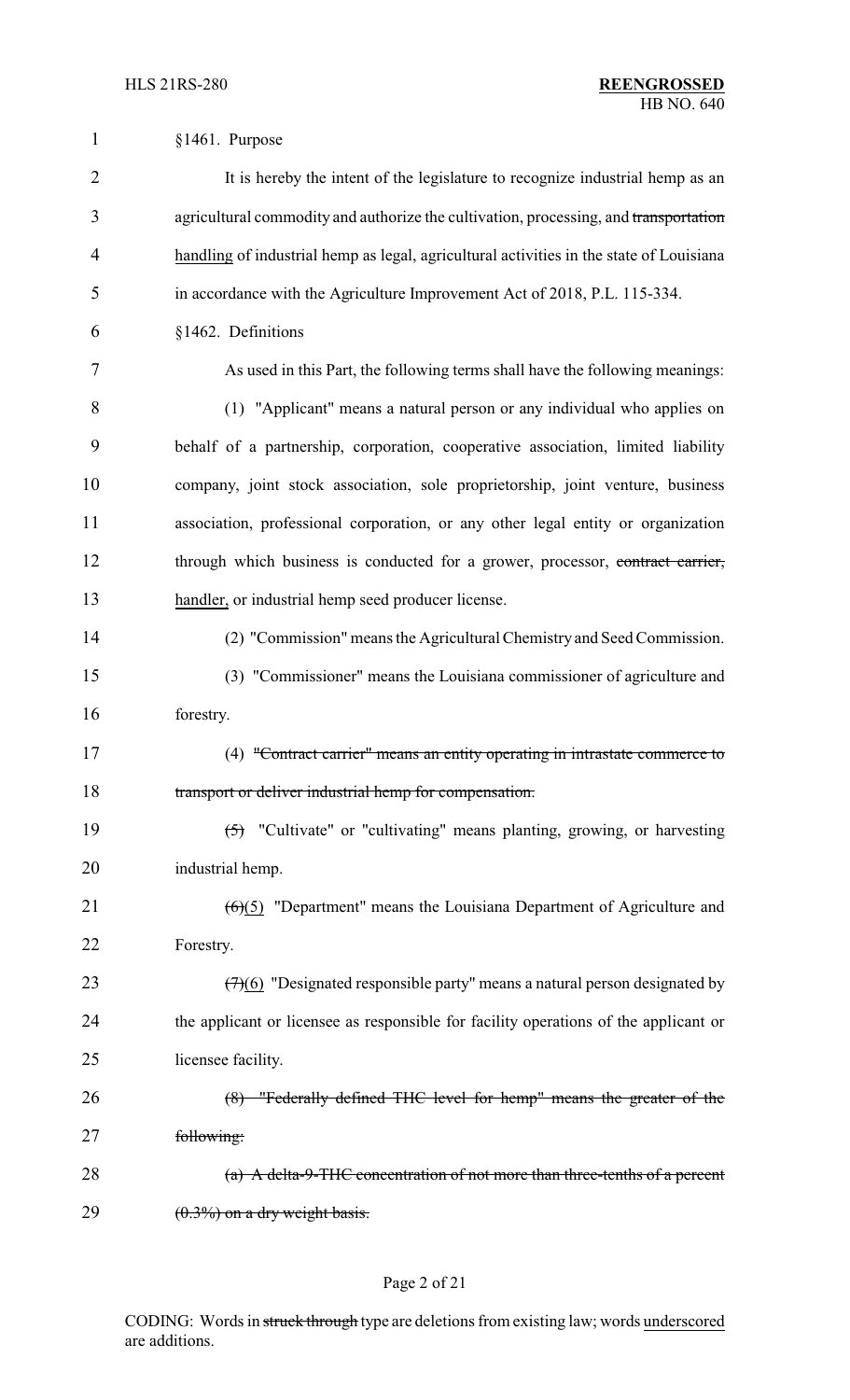| 1              | (b) The THC concentration for hemp defined in 7 U.S.C. 1639o.                           |
|----------------|-----------------------------------------------------------------------------------------|
| $\overline{2}$ | $(9)(7)$ "Grower" means any individual, partnership, corporation, cooperative           |
| 3              | association, or other business entity that is licensed by the department to cultivate   |
| 4              | industrial hemp.                                                                        |
| 5              | $(10)(8)$ "Handle" or "handling" means possessing or storing industrial hemp            |
| 6              | for any period of time on premises owned, operated, or controlled by a person           |
| 7              | licensed by the Department of Agriculture and Forestry to cultivate or process          |
| 8              | industrial hemp. any of the following:                                                  |
| 9              | Transporting or delivering industrial hemp material in intrastate<br>(a)                |
| 10             | commerce for compensation.                                                              |
| 11             | (b) Commercially harvesting, storing, or grinding industrial hemp material              |
| 12             | received from a grower.                                                                 |
| 13             | Cleaning or packaging industrial hemp seed received from a seed<br>(c)                  |
| 14             | producer.                                                                               |
| 15             | (d) Brokering industrial hemp material.                                                 |
| 16             | (e) Receiving industrial hemp material for testing.                                     |
| 17             | (9) "Handler" means any individual, partnership, corporation, cooperative               |
| 18             | association, or other business entity that handles industrial hemp.                     |
| 19             | $(11)(10)$ "Industrial hemp" means the plant Cannabis sativa L. and any part            |
| 20             | of such plant, including the seeds thereof and all derivatives, extracts, cannabinoids, |
| 21             | isomers, acids, salts, and salts of isomers, whether growing or not, with no more than  |
| 22             | the federally defined THC level for hemp. a total delta-9 THC concentration of not      |
| 23             | more than 0.3 percent on a dry weight basis.                                            |
| 24             | $(12)(11)$ "Industrial hemp seed" means Cannabis sativa L. seed or other                |
| 25             | propagating stock which have been inspected and sampled during their period of          |
| 26             | growth and preparation for market by the commissioner, or by the inspection official    |
| 27             | of the state in which the seeds or propagating stock were grown, and which have         |
| 28             | been found to conform to the regulations issued by the commission pursuant to this      |
| 29             | Part.                                                                                   |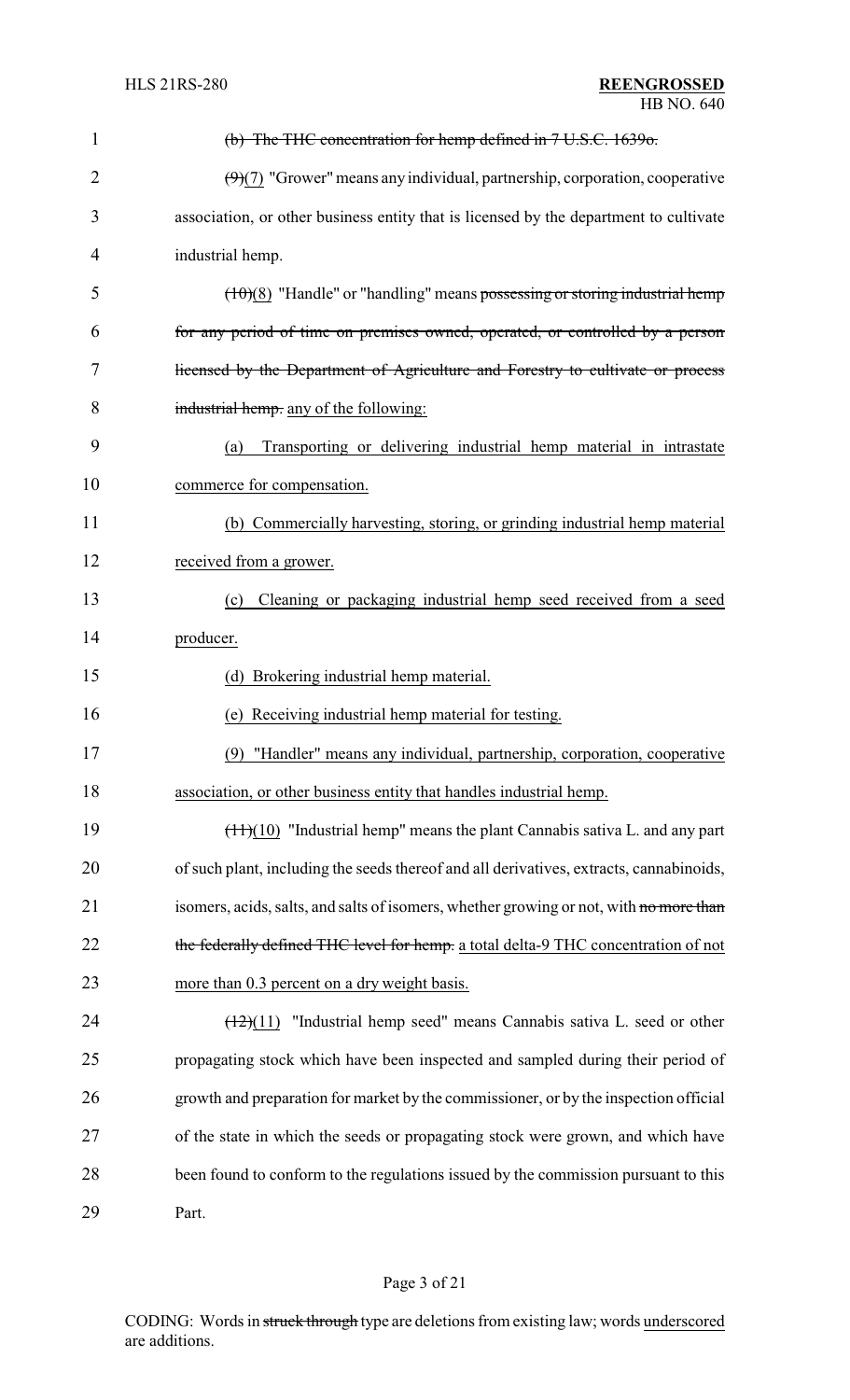| 1              | (13) "Key participant" means a sole proprietor, a partner in a partnership, or                    |
|----------------|---------------------------------------------------------------------------------------------------|
| $\overline{2}$ | a person with executive managerial control in a corporation. A person with                        |
| 3              | executive managerial control includes persons such as a chief executive officer, chief            |
| 4              | operating officer, and chief financial officer. "Key participant" does not include non-           |
| 5              | executive managers such as farm, field, or shift managers.                                        |
| 6              | $\left(\frac{14}{12}\right)$ "Licensure" means any license that the department is authorized to   |
| 7              | issue to a grower, seed producer, contract carrier, and processor, or handler of                  |
| 8              | industrial hemp.                                                                                  |
| 9              | $(15)(13)$ "Process" means converting industrial hemp into a marketable form.                     |
| 10             | $(16)(14)(a)$ "Processor" means any individual, partnership, corporation,                         |
| 11             | cooperative association, or other business entity that receives industrial hemp for               |
| 12             | storage or processing into commodities, or products, or industrial hemp seed.                     |
| 13             | (b) "Processor" shall not include a consumable hemp processor as defined                          |
| 14             | in R.S. 3:1481.                                                                                   |
| 15             | (15) "Seed producer" means a person licensed by the department to obtain,                         |
| 16             | produce, transport, and sell industrial hemp seed in the state.                                   |
| 17             | $\left(\frac{17}{10}\right)$ "State plan" means a plan required for approval by the United States |
| 18             | Secretary of Agriculture to monitor and regulate the production of industrial hemp.               |
| 19             | "THC" means a combination of tetrahydrocannabinol, and<br>$(18)(17)$                              |
| 20             | tetrahydrocannabinolic acid, or a combination of both.                                            |
| 21             | $\left(\frac{19}{18}\right)$ "Transport" or "transporting" means the movement of industrial       |
| 22             | hemp from the premises of a licensee to the premises of another licensee or from the              |
| 23             | premises of a licensee to the premises of a permit holder pursuant to R.S. 3:1483 by              |
| 24             | means of a vehicle.                                                                               |
| 25             | $\ast$<br>∗<br>∗                                                                                  |
| 26             | §1464. Powers and duties of the commissioner                                                      |
| 27             | The commissioner shall:                                                                           |
| 28             | ∗<br>∗<br>∗                                                                                       |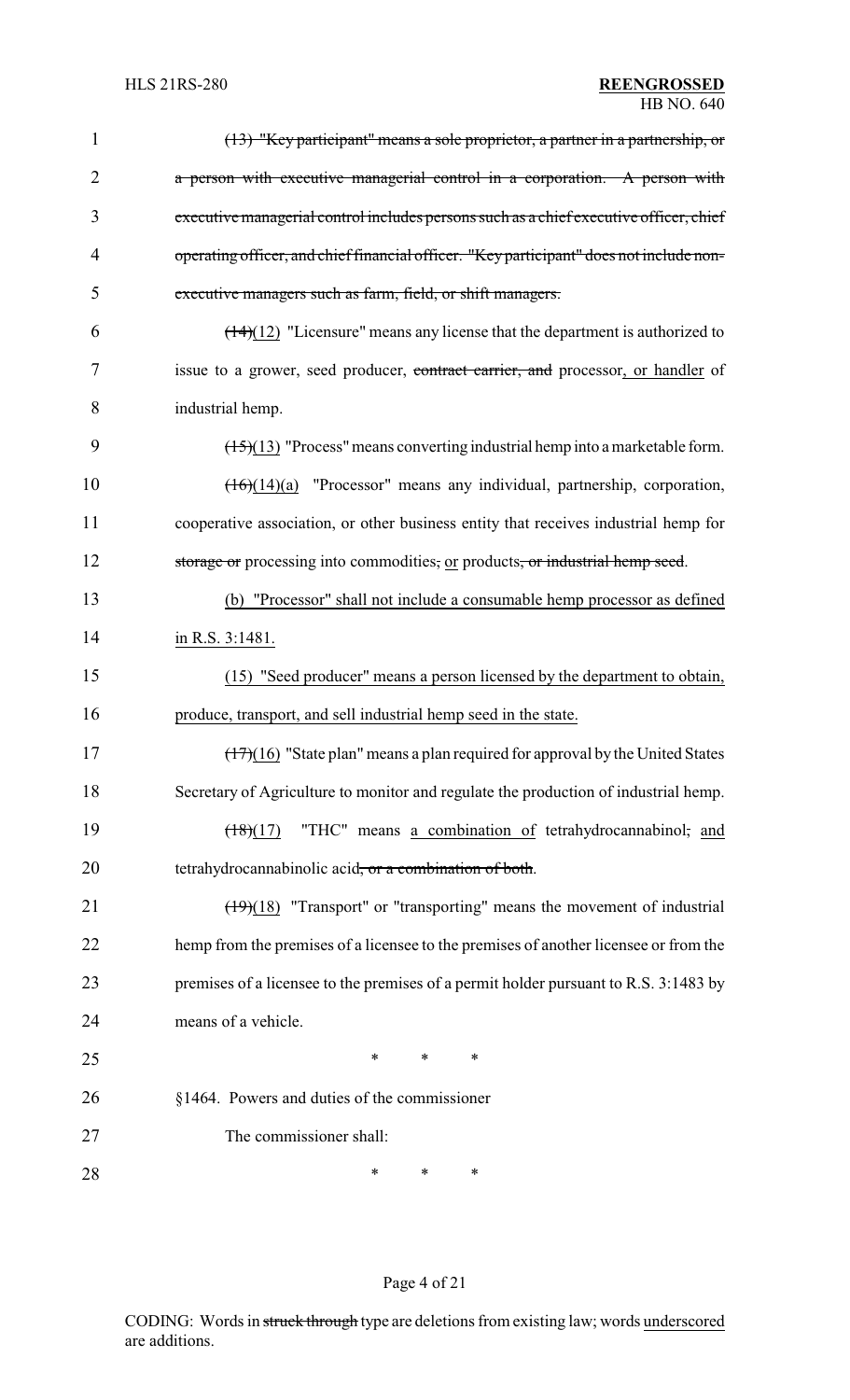| 1              | (8) Create a state plan, in consultation with the governor and attorney                        |
|----------------|------------------------------------------------------------------------------------------------|
| $\overline{2}$ | general, to monitor and regulate the production of industrial hemp. The state plan             |
| 3              | shall include all requirements specified in the Agriculture Improvement Act of 2018,           |
| 4              | P.L. 115-334.                                                                                  |
| 5              | (a) Submit the state plan to the House and Senate committees on agriculture                    |
| 6              | for approval no later than October 15, 2019.                                                   |
| 7              | (b) Submit the state plan for approval by the United States Secretary of                       |
| 8              | Agriculture no later than November 1, 2019.                                                    |
| 9              | *<br>*<br>*                                                                                    |
| 10             | §1465. Licensure                                                                               |
| 11             | $A(1)(a)$ Each industrial hemp seed producer shall obtain an annual license                    |
| 12             | issued by the department. The license shall authorize the licensee to produce,                 |
| 13             | transport, and sell approved seeds to licensed industrial hemp growers, seed                   |
| 14             | producers, handlers, and processors.                                                           |
| 15             | $(a)(b)$ A licensed industrial hemp seed producer shall ensure that the seed                   |
| 16             | complies with the standards set by the commission.                                             |
| 17             | $\left(\frac{b}{c}\right)$ The department shall provide information that identifies sellers of |
| 18             | industrial hemp seed to growers.                                                               |
| 19             | (2) A grower of industrial hemp shall obtain an annual license issued by the                   |
| 20             | department. The license shall authorize the licensee to possess, store, cultivate, trim,       |
| 21             | dry, cure, handle, and transport industrial hemp in this state.                                |
| 22             | (3) A processor of industrial hemp shall obtain an annual license issued by                    |
| 23             | the department. The license shall authorize the licensee to handle, possess, store,            |
| 24             | process, and transport industrial hemp in this state.                                          |
| 25             | (4) A contract carrier handler of industrial hemp shall obtain an annual                       |
| 26             | license issued by the department. The license shall authorize the licensee to                  |
| 27             | transport handle industrial hemp in this state.                                                |
| 28             | ∗<br>∗<br>∗                                                                                    |

# Page 5 of 21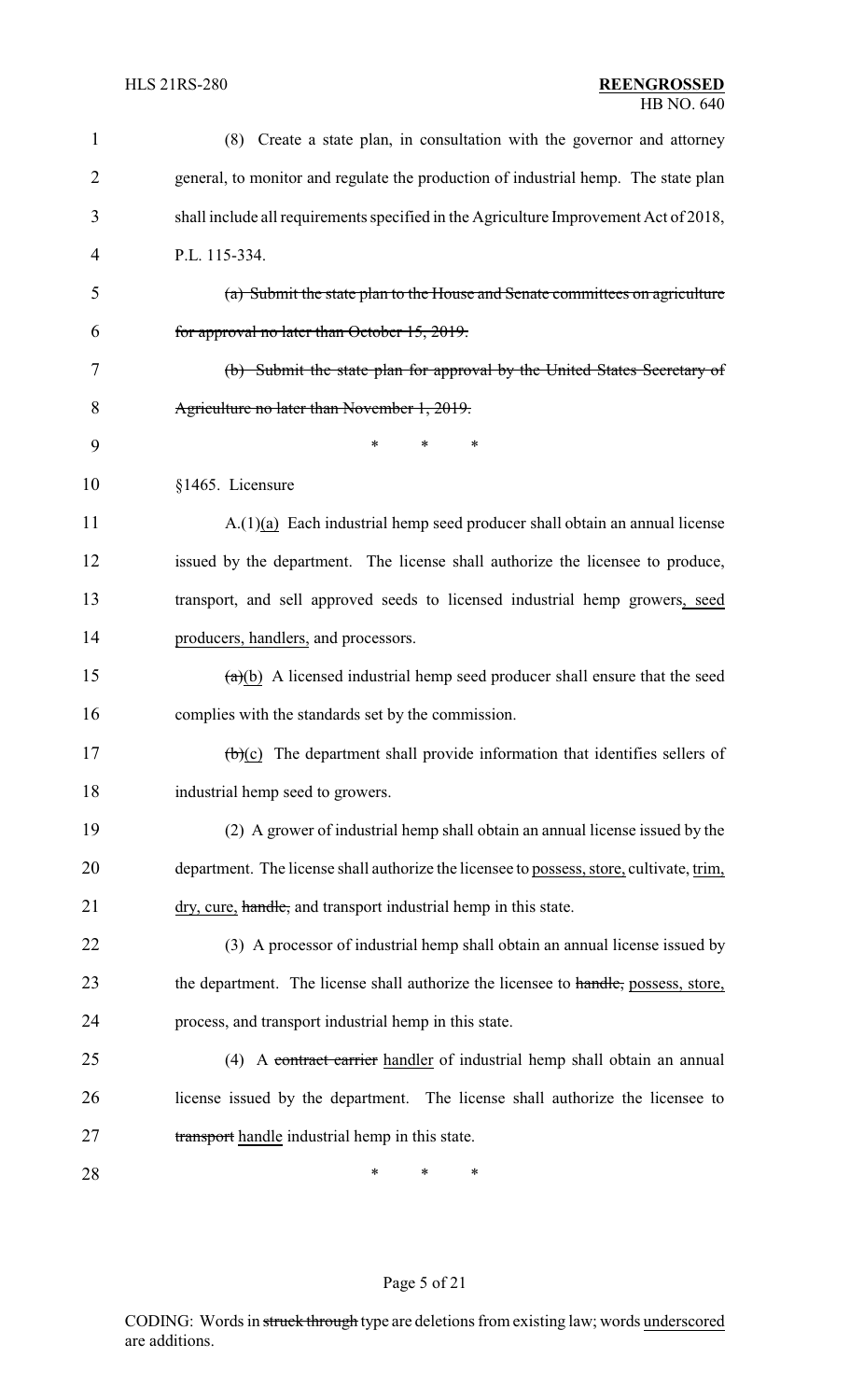| $\mathbf{1}$   | $C(1)$ The application for any grower, processor, contract carrier, handler, or        |
|----------------|----------------------------------------------------------------------------------------|
| $\overline{2}$ | industrial hemp seed producer license shall include the following information:         |
| 3              | (a) The name and address of the applicant.                                             |
| $\overline{4}$ | The name and address of the designated responsible party, if the<br>(b)                |
| 5              | applicant is a business entity.                                                        |
| 6              | Except for the contract carrier applicant, If applicable, the legal<br>(c)             |
| 7              | description and global positioning coordinates of the land area to be used to produce  |
| 8              | or process industrial hemp.                                                            |
| 9              | $\ast$<br>$\ast$<br>*                                                                  |
| 10             | D.(1) Upon application for initial licensure or annual license renewal, each           |
| 11             | applicant shall be required to submit to a criminal background check pursuant to the   |
| 12             | provisions of this Subsection. For purposes of this Subsection, "applicant" shall      |
| 13             | mean an applicant, key participant, or designated responsible party as defined in R.S. |
| 14             | 3:1462.                                                                                |
| 15             | $\ast$<br>$\ast$<br>∗                                                                  |
| 16             | §1466. Records required                                                                |
| 17             | A. Every grower, processor, contract carrier, handler, and industrial hemp             |
| 18             | seed producer shall maintain full and accurate records as required by rules and        |
| 19             | regulations of the department.                                                         |
| 20             | B. The department's rules and regulations on record keeping shall, at a                |
| 21             | minimum, require the following:                                                        |
| 22             | *<br>*<br>∗                                                                            |
| 23             | (2) Growers and seed producers shall maintain documentation of traceability            |
| 24             | from seed acquisition to harvest to crop termination.                                  |
| 25             | $\ast$<br>∗<br>*                                                                       |
| 26             | §1468. Testing; inspections                                                            |
| 27             | A.(1) The department shall collect samples to test all industrial hemp crops           |
| 28             | prior to harvest to ensure the THC concentration does not exceed the federally         |
| 29             | defined THC level for hemp a total delta-9 THC concentration of 0.3 percent on a       |

# Page 6 of 21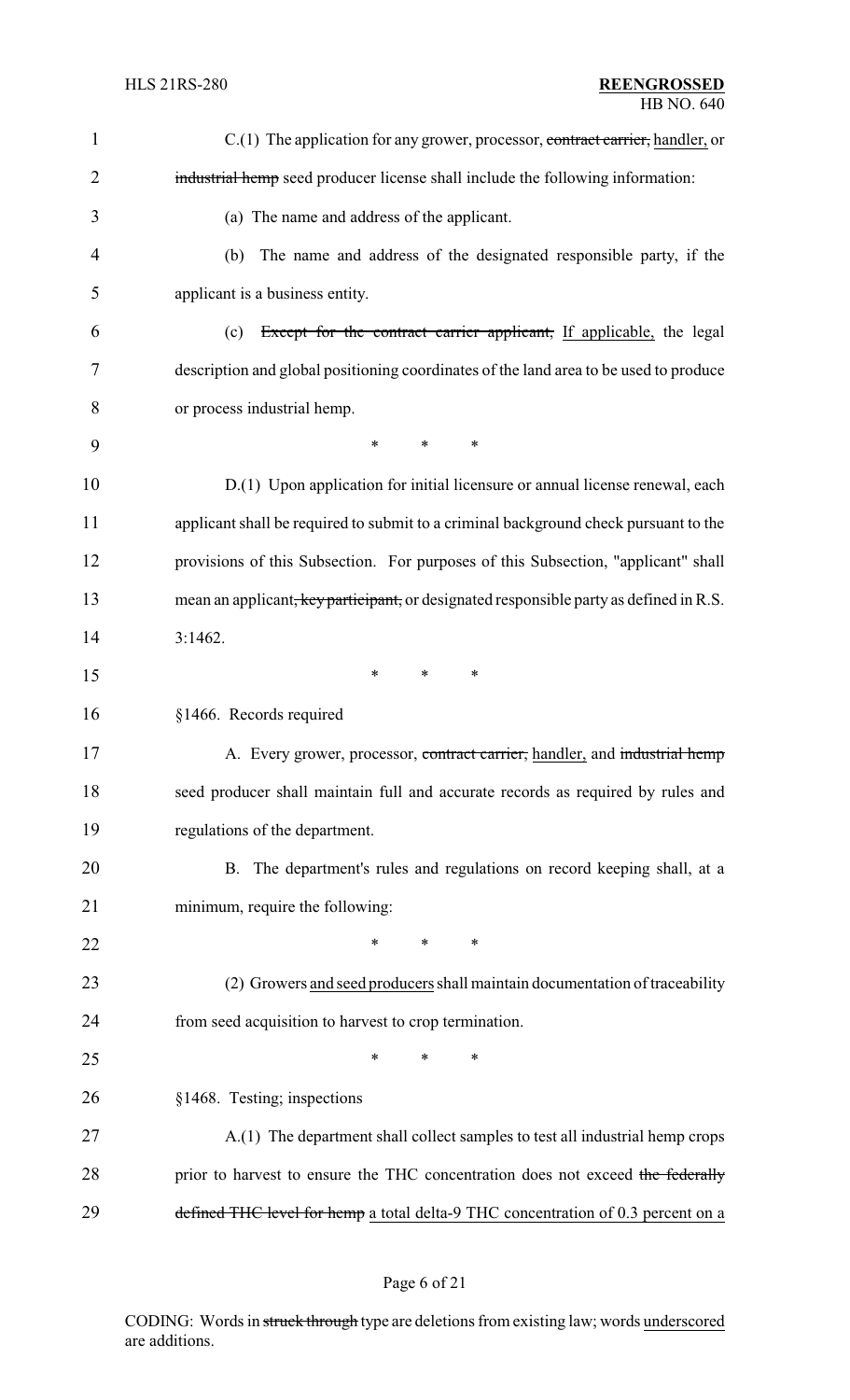1 dry weight basis. The grower shall harvest his approved industrial hemp plants not more than fifteen thirty days following the date of sample collection by the 3 department, unless specifically authorized in writing by the department.

 (2) The department may enter into contracts, cooperative endeavor agreements, memoranda of understanding, or other agreements with any public postsecondary education institution for the testing of THC levels in industrial hemp crops or industrial hemp products deemed necessary by the commissioner.

 B. In addition to any scheduled testing, the department may randomly inspect any industrial hemp crop or industrial hemp product in the possession of any 10 person or entity with a grower, processor, contract carrier, handler, or industrial 11 hemp seed producer license and take a representative composite sample for field THC concentration analysis if the department has reason to believe a violation of this 13 Part has occurred. If an industrial hemp crop or industrial hemp product contains a THC concentration that exceeds the federally defined THC level for hemp, the department may detain, seize, destroy, or embargo the industrial hemp crop or industrial hemp product.

17 C. Any facility processing industrial hemp products for consumption shall 18 be subject to inspection by the Louisiana Department of Health as provided for in 19 R.S. 40:631.

## 20 §1469. Industrial hemp research

21 \* \* \* \*

 C. Except for those entities exempted pursuant to this Part, all industrial hemp licensees whose intent is to perform industrial hemp research shall submit an annual industrial hemp research plan to the department. The department shall adopt rules establishing the requirements of the industrial hemp research plan. Such rules shall include performance-based sampling requirements.

27 \* \* \* \*

### Page 7 of 21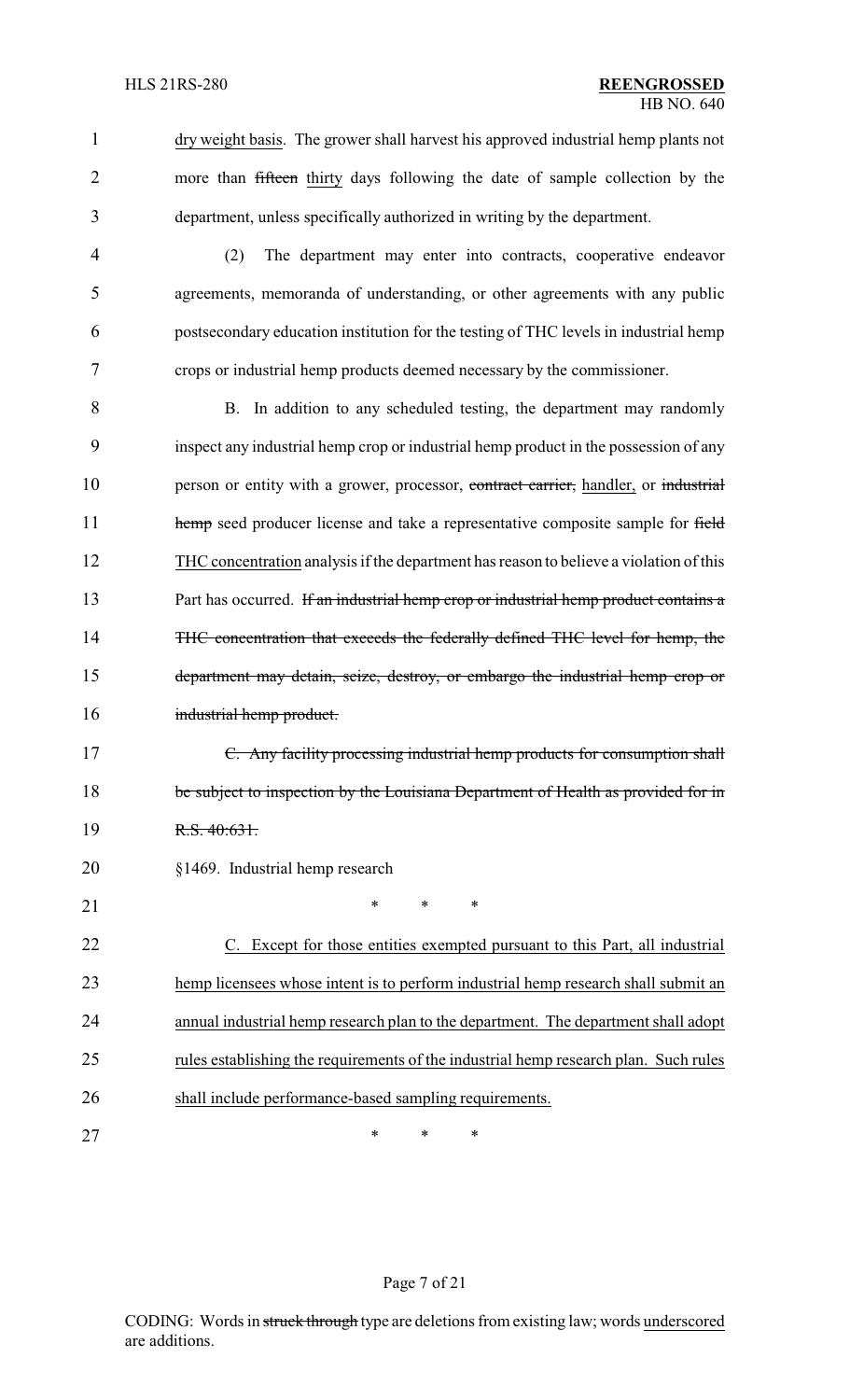| $\mathbf{1}$   | §1471. Criminal penalties                                                                        |
|----------------|--------------------------------------------------------------------------------------------------|
| $\overline{2}$ | A. It shall be unlawful for any person or entity to cultivate, handle, process,                  |
| 3              | or transport industrial hemp in any of the following circumstances:                              |
| 4              | $\ast$<br>$\ast$<br>$\ast$                                                                       |
| 5              | (4) If the Cannabis sativa L. plant or any part of that plant would otherwise                    |
| 6              | be industrial hemp as defined by this Part except that it has a THC concentration that           |
| 7              | exceeds the federally defined THC level for hemp THC concentration authorized in                 |
| 8              | this Part. This shall not include handling the plant for destruction as required by the          |
| 9              | department pursuant to this Part.                                                                |
| 10             | *<br>*<br>∗                                                                                      |
| 11             | §1473. Centralized website                                                                       |
| 12             | The Louisiana State University Agricultural Center shall develop a                               |
| 13             | centralized industrial hemp website that provides to the public information,                     |
| 14             | resources, and educational opportunities concerning industrial hemp.<br>The                      |
| 15             | agricultural center shall develop the website in collaboration with the Southern                 |
| 16             | University Agricultural Center, Louisiana Department of Agriculture and Forestry,                |
| 17             | Louisiana Department of Health, the office of alcohol and tobacco control.                       |
| 18             | Department of Economic Development, and relevant industry associations.                          |
| 19             | PART VI. INDUSTRIAL HEMP-DERIVED CANNABIDIOL CONSUMABLE HEMP                                     |
| 20             | <b>PRODUCTS</b>                                                                                  |
| 21             | §1481. Definitions                                                                               |
| 22             | As used in this Part:                                                                            |
| 23             | $(1)$ "CBD" means cannabidiol.                                                                   |
| 24             | $\left(\frac{2}{2}\right)$ "Commissioner" means the commissioner of alcohol and tobacco control. |
| 25             | "Consumable hemp processor" means any individual, partnership,<br>(2)                            |
| 26             | corporation, cooperative association, or other business entity that receives industrial          |
| 27             | hemp for the manufacturing or processing of a consumable hemp product.                           |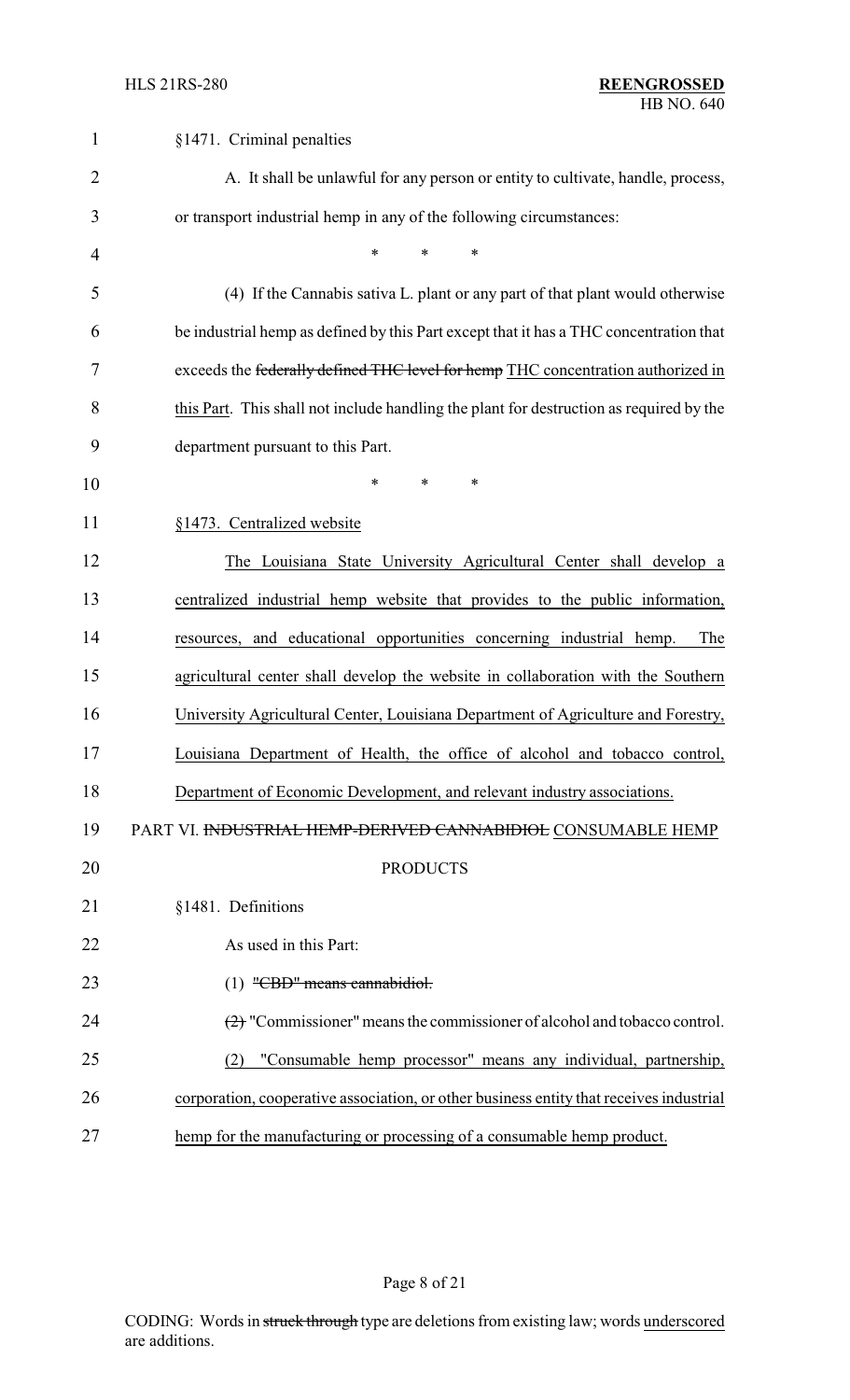| $\mathbf 1$ | "Consumable hemp product" means any product derived from<br>(3)(a)                        |
|-------------|-------------------------------------------------------------------------------------------|
| 2           | industrial hemp that contains any cannabinoid, including cannabidiol, and is intended     |
| 3           | for consumption or topical use.                                                           |
| 4           | (b) "Consumable hemp product" shall include commercial feed, pet products,                |
| 5           | and hemp floral material.                                                                 |
| 6           | $\left(\frac{3}{4}\right)$ "Department" means the Louisiana Department of Health.         |
| 7           | (4) "Federally defined THC level for hemp" means the greater of the                       |
| 8           | following:                                                                                |
| 9           | (a) A delta-9-THC concentration of not more than three-tenths of a percent                |
| 10          | $(0.3\%)$ on a dry weight basis.                                                          |
| 11          | (b) The THC concentration for hemp defined in 7 U.S.C. 1639o.                             |
| 12          | (5) "Industrial hemp" or "hemp" means the plant Cannabis sativa L. and any                |
| 13          | part of that plant, including the seeds thereof and all derivatives, extracts,            |
| 14          | cannabinoids, isomers, acids, salts, and salts of isomers, whether growing or not,        |
| 15          | with no more than the federally defined THC level for hemp a total delta-9 THC            |
| 16          | concentration of not more than 0.3 percent on a dry weight basis.                         |
| 17          | (6) "Industrial hemp-derived CBD product" means any industrial                            |
| 18          | hemp-derived product that contains CBD intended for consumption or topical use.           |
| 19          | $(7)(6)$ "Remote retailer" means a person or entity who offers any industrial             |
| 20          | hemp-derived CBD consumable hemp product for sale at retail, or for any                   |
| 21          | transaction of products in lieu of a sale, through a digital application, catalog, or the |
| 22          | internet, that can be purchased and delivered directly to a consumer in Louisiana.        |
| 23          | $(8)(7)$ "Retail sale" or "sale at retail" means the sale or any transaction in lieu      |
| 24          | of a sale of products to the public for use or consumption but does not include the       |
| 25          | sale or any transaction in lieu of a sale of products for resale.                         |
| 26          | $(9)(8)$ "State plan" means a plan required for approval by the United States             |
| 27          | Secretary of Agriculture to monitor and regulate the production of hemp.                  |
| 28          | a combination of tetrahydrocannabinol<br>"THC"<br>(9)<br>means<br>and                     |
| 29          | tetrahydrocannabinolic acid.                                                              |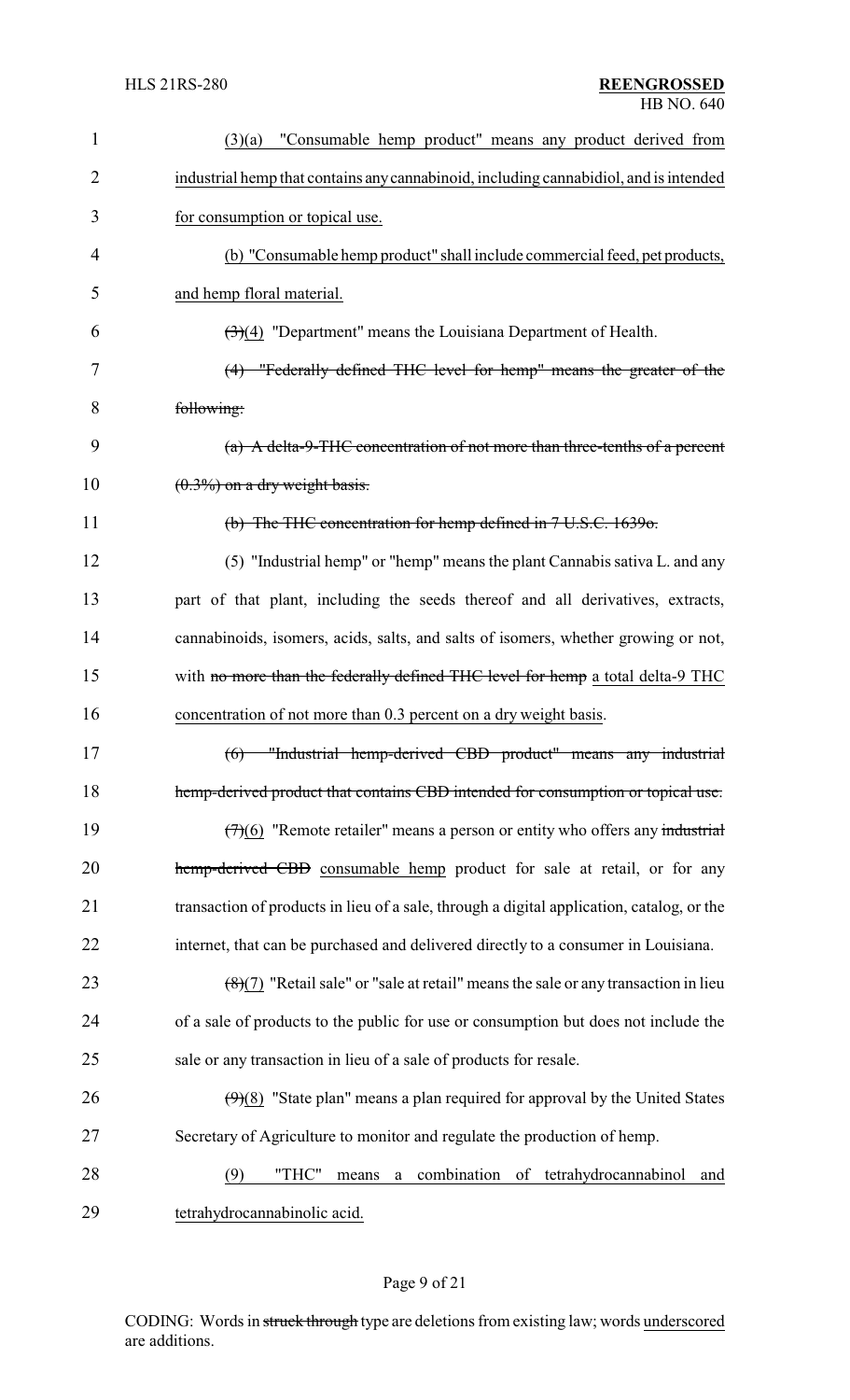| 1              | "Wholesaler" means a wholesale seller, distributor, or packer of<br>(10)                |
|----------------|-----------------------------------------------------------------------------------------|
| $\overline{2}$ | consumable hemp products.                                                               |
| 3              | §1482. CBD Consumable hemp products; prohibitions                                       |
| 4              | A. No person shall process or sell:                                                     |
| 5              | (1) Any any part of hemp for inhalation, except for hemp rolling papers.                |
| 6              | B. No person shall process or sell:                                                     |
| 7              | $(2)(1)$ Any alcoholic beverage containing CBD cannabidiol.                             |
| 8              | (2) Any consumable hemp product without a license or permit required                    |
| 9              | pursuant to this Part.                                                                  |
| 10             | (3) Any food product or beverage containing CBD unless the United States                |
| 11             | Food and Drug Administration approves CBD as a food additive.                           |
| 12             | B.C. It shall be unlawful for any person to knowingly, willfully, or                    |
| 13             | intentionally violate the provisions of this Section. Whoever knowingly, willfully,     |
| 14             | or intentionally violates the provisions of this Section shall be penalized as follows: |
| 15             | (1) On a first conviction, the offender shall be fined not more than three              |
| 16             | hundred dollars.                                                                        |
| 17             | (2) On a second conviction, the offender shall be fined not more than one               |
| 18             | thousand dollars.                                                                       |
| 19             | (3) On a third or subsequent conviction, the offender shall be fined not more           |
| 20             | than five thousand dollars.                                                             |
| 21             | D. The provisions of this Part shall be preempted by any federal statute,               |
| 22             | federal regulation, or guidance from a federal government agency that is less           |
| 23             | restrictive than the provisions of this Part.                                           |
| 24             | §1483. Product approval; consumable hemp processors; Louisiana Department of            |
| 25             | Health                                                                                  |
| 26             | A.(1) Each consumable hemp processor shall obtain an annual consumable                  |
| 27             | hemp processor license issued by the department. The department shall charge and        |
| 28             | collect an annual consumable hemp processor license fee. The fee shall be for each      |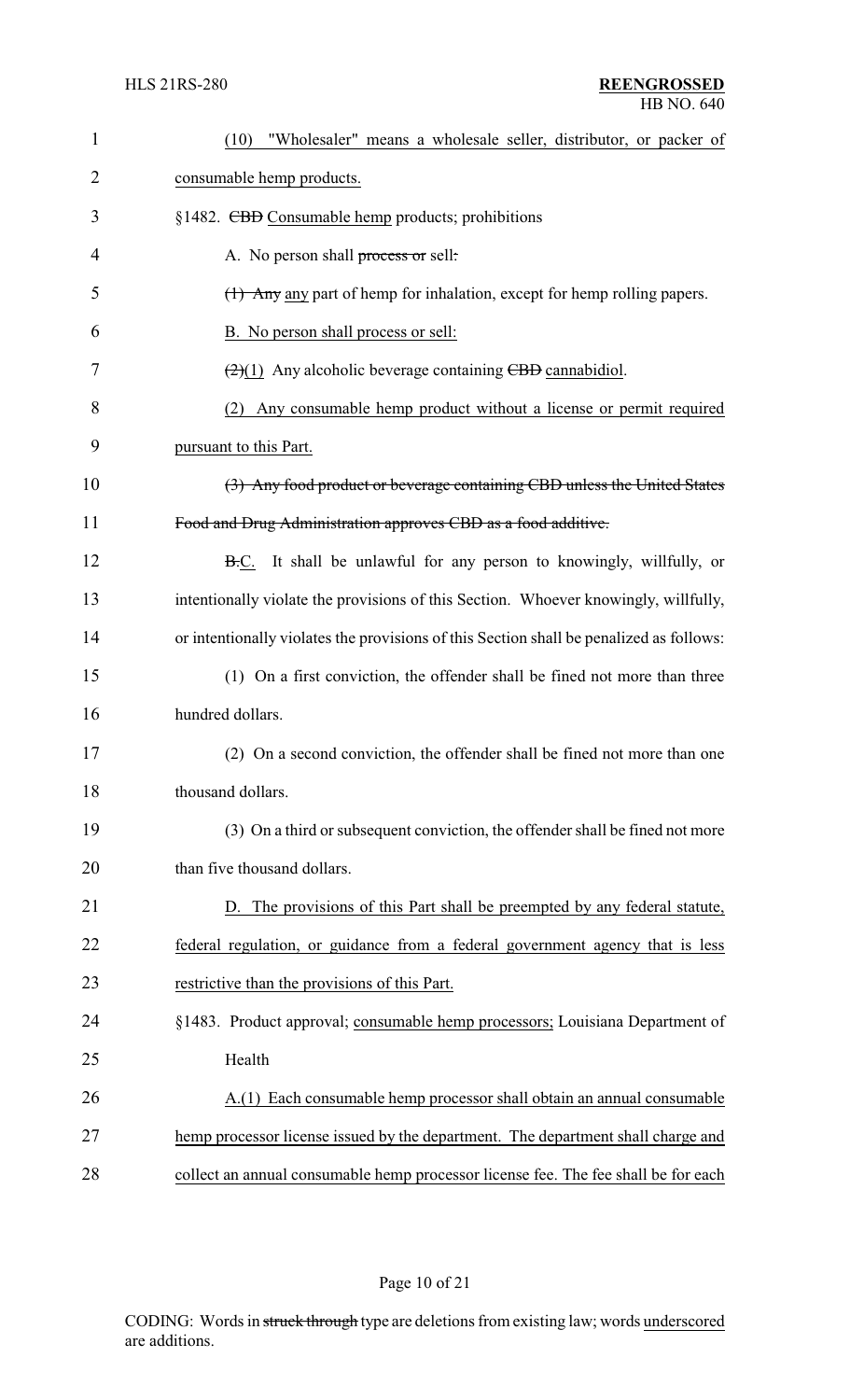| $\mathbf{1}$   | separate processing facility and shall be based on the annual sales of such facility |                                                                                         |
|----------------|--------------------------------------------------------------------------------------|-----------------------------------------------------------------------------------------|
| $\overline{2}$ | according to the following schedule:                                                 |                                                                                         |
| 3              | <b>Annual Sales</b>                                                                  | Annual Fee                                                                              |
| 4              | Under \$500,000                                                                      | \$175.00                                                                                |
| 5              | $$500,001 - $1,000,000$                                                              | \$475.00                                                                                |
| 6              | $$1,000,001 - $2,500,000$                                                            | \$775.00                                                                                |
| 7              | $$2,500,001 - $5,000,000$                                                            | \$1,075.00                                                                              |
| 8              | Over \$5,000,000                                                                     | \$1,375.00                                                                              |
| 9              |                                                                                      | (2) A consumable hemp processor shall adhere to any sanitary regulations                |
| 10             | promulgated by the department.                                                       |                                                                                         |
| 11             | A.B. Any CBD consumable hemp product that is manufactured, distributed,              |                                                                                         |
| 12             | imported, or sold for use in Louisiana shall:                                        |                                                                                         |
| 13             |                                                                                      | (1) Be produced from hemp grown by a licensee authorized to grow hemp                   |
| 14             |                                                                                      | by the United States Department of Agriculture or under an approved state plan          |
| 15             |                                                                                      | pursuant to the Agriculture Improvement Act of 2018, P.L. 115-334, or under an          |
| 16             |                                                                                      | authorized state pilot program pursuant to the Agriculture Act of 2014, P.L. 113-79.    |
| 17             |                                                                                      | (2) Be registered with the department in accordance with the State Food,                |
| 18             |                                                                                      | Drug, and Cosmetic Law. provisions of this Section. The department shall charge         |
| 19             |                                                                                      | and collect a fee of not more than fifty dollars for each separate and distinct product |
| 20             |                                                                                      | registered. This charge shall be in lieu of the charge collected pursuant to R.S.       |
| 21             | 40:628.                                                                              |                                                                                         |
| 22             | (3) Receive label approval from the department.                                      |                                                                                         |
| 23             | (4) Not be marketed as dietary.                                                      |                                                                                         |
| 24             |                                                                                      | (5) Not contain any active pharmaceutical ingredient (API) recognized by                |
| 25             | the United States Food and Drug Administration other than cannabidiol.               | The                                                                                     |
| 26             |                                                                                      | provisions of this Paragraph shall not apply to products intended for topical           |
| 27             | application.                                                                         |                                                                                         |
| 28             |                                                                                      | (6) Not contain a total delta-9 THC concentration of more than 0.3 percent              |
| 29             | on a dry weight basis.                                                               |                                                                                         |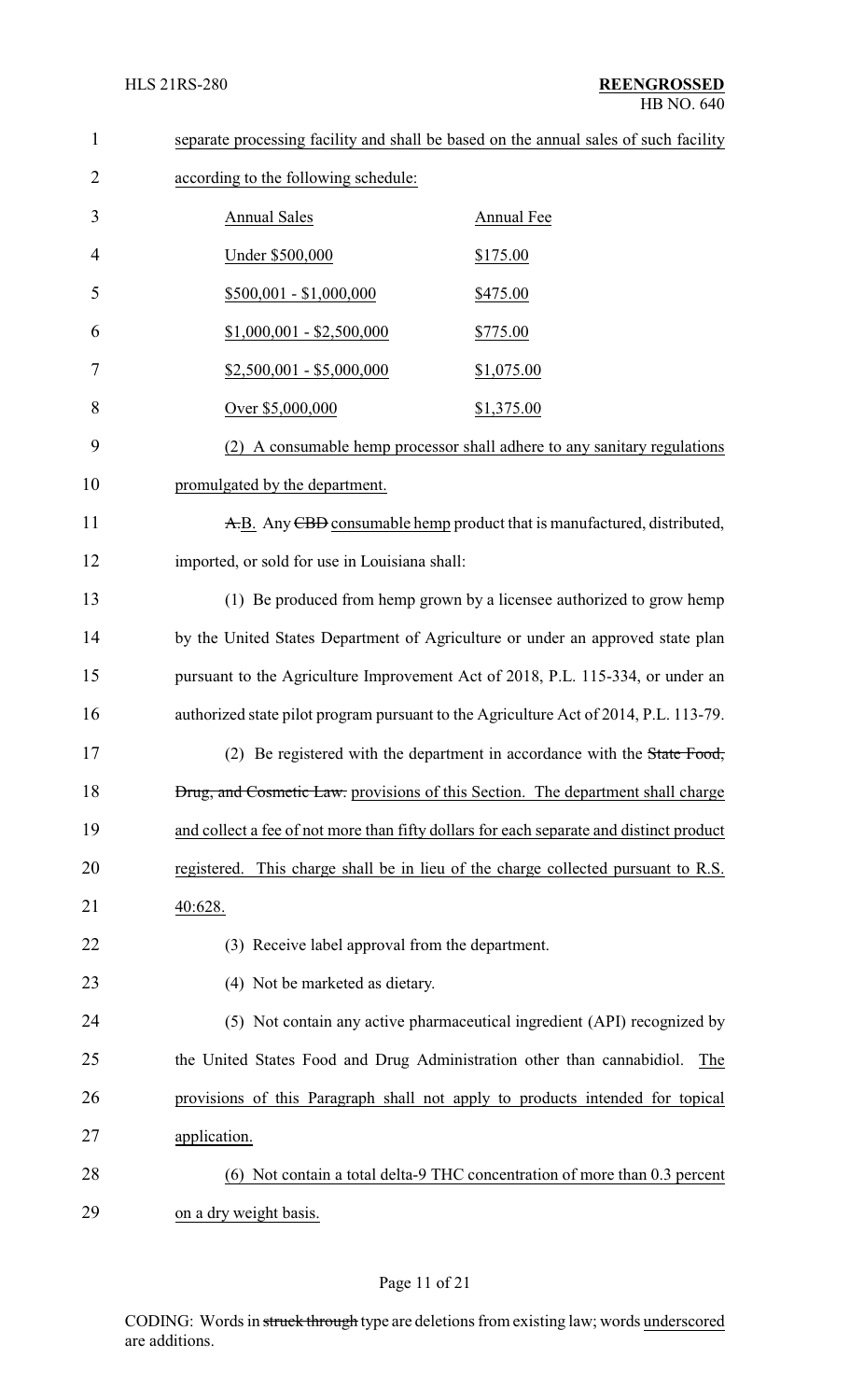| $\mathbf{1}$   | (7) Not contain a total THC concentration of more than one percent on a dry                          |
|----------------|------------------------------------------------------------------------------------------------------|
| $\overline{2}$ | weight basis.                                                                                        |
| 3              | (8) Not contain any cannabinoid that is not naturally occuring.                                      |
| 4              | B.C. All labels shall meet the following criteria in order to receive approval                       |
| 5              | from the department:                                                                                 |
| 6              | (1) Contain no medical claims.                                                                       |
| 7              | Have a scannable bar code, QR code, or web address linked to a<br>(2)                                |
| 8              | document or website that contains a certificate of analysis as provided in Subsection                |
| 9              | $E$ E of this Section.                                                                               |
| 10             | D. In addition to the requirements provided in Subsections B and C of this                           |
| 11             | Section, floral hemp material shall:                                                                 |
| 12             | (1) Be contained in tamper-evident packaging. A package shall be deemed                              |
| 13             | tamper-evident if it clearly indicates prior access to the container.                                |
| 14             | (2) Not be labeled or marketed for inhalation.                                                       |
| 15             | C. In addition to the registration requirements established by the department,                       |
| 16             | the E. The application for registration shall include a certificate of analysis                      |
| 17             | containing the following information:                                                                |
| 18             | (1) The batch identification number, date received, date of completion, and                          |
| 19             | the method of analysis for each test conducted.                                                      |
| 20             | Test results identifying the cannabinoid profile by percentage of dry<br>(2)                         |
| 21             | weight, solvents, pesticides, microbials, and heavy metals.                                          |
| 22             | $\overline{D}$ . The certificate of analysis required by Subsection $\overline{C}$ E of this Section |
| 23             | shall be completed by an independent laboratory that meets the following criteria:                   |
| 24             | (1) Is accredited as a testing laboratory approved by the department.                                |
| 25             | (2) Has no direct or indirect interest in a grower, processor, or distributor of                     |
| 26             | hemp or hemp products.                                                                               |
| 27             | E.G. The department shall provide a list of registered products to the office                        |
| 28             | of alcohol and tobacco control, law enforcement, and other necessary entities as                     |
| 29             | determined by the department.                                                                        |

# Page 12 of 21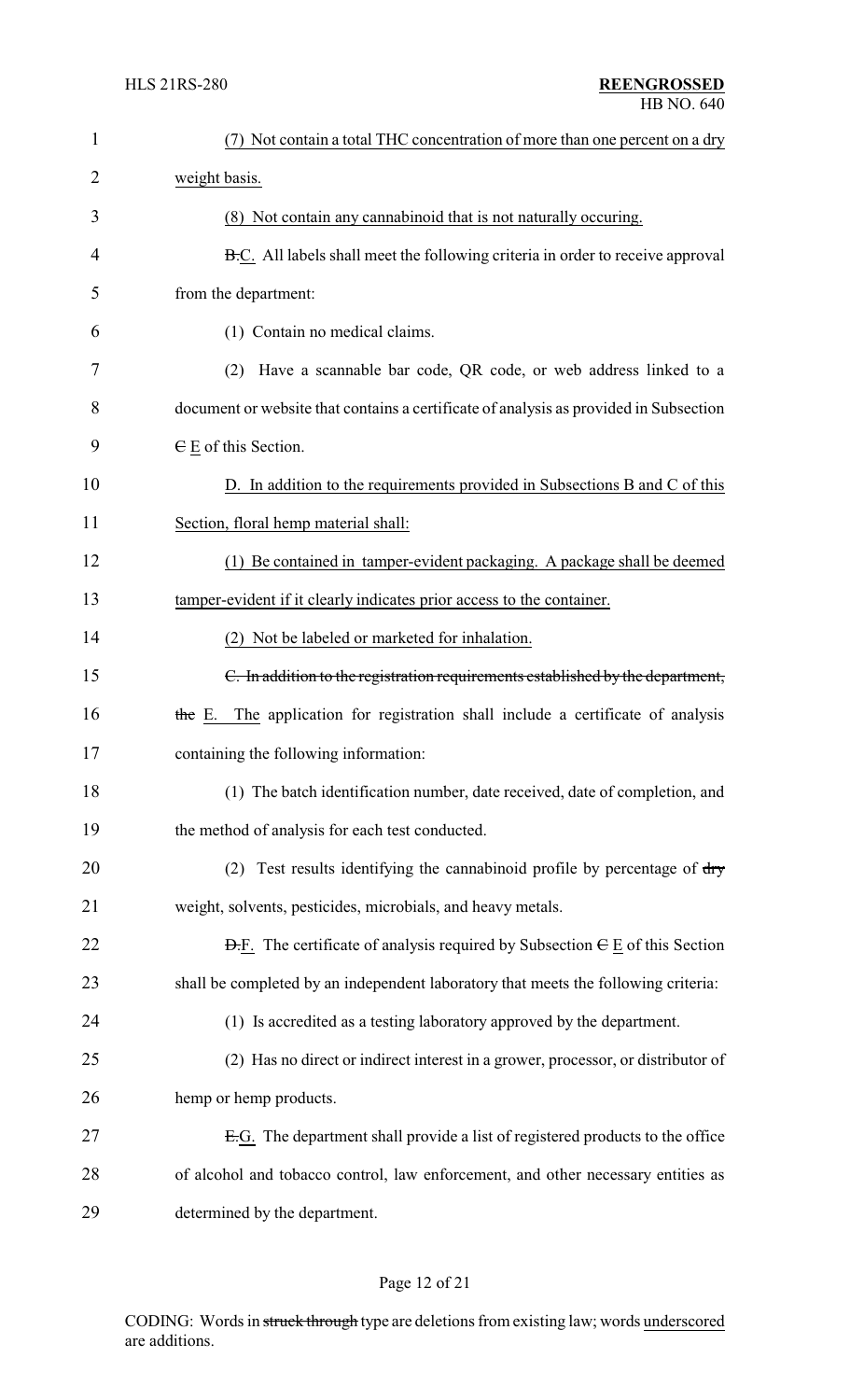| $\mathbf{1}$   | The provisions of this Section do not authorize any person to<br>F.H.                 |
|----------------|---------------------------------------------------------------------------------------|
| $\overline{2}$ | manufacture, distribute, import, or sell any CBD cannabinoid product derived from     |
| 3              | any source other than hemp.                                                           |
| 4              | I. Any facility processing industrial hemp products intended for human                |
| 5              | consumption that do not meet the definition of consumable hemp product provided       |
| 6              | in this Part shall be regulated in accordance with the State Food, Drug, and Cosmetic |
| 7              | Law.                                                                                  |
| 8              | J. Whoever processes consumable hemp products without a license shall be              |
| 9              | subject to imprisonment at hard labor for not less than one year nor more than twenty |
| 10             | years and shall be fined not more than fifty thousand dollars.                        |
| 11             | G.K. The provisions of this Part shall not apply to any CBD cannabinoid               |
| 12             | product approved by the United States Food and Drug Administration or produced        |
| 13             | in accordance with R.S. 40:1046.                                                      |
| 14             | H. The department shall charge and collect from the manufacturers or                  |
| 15             | packers of industrial hemp-derived CBD products an annual examination and             |
| 16             | investigation charge of not more than fifty dollars for any one separate and distinct |
| 17             | product registered. This charge shall be in lieu of the charge pursuant to R.S.       |
| 18             | 40:628.                                                                               |
| 19             | I. Any wholesale seller, manufacturer, distributor, or packer of industrial           |
| 20             | hemp-derived CBD products shall be regulated by the department in accordance with     |
| 21             | the State Food, Drug, and Cosmetic Law.                                               |
| 22             | <b>H.L.</b> The department shall promulgate rules and regulations in accordance       |
| 23             | with the Administrative Procedure Act to implement the provisions of this Section.    |
| 24             | The rules shall specify standards for product labels, procedures for label approval,  |
| 25             | requirements for accreditation for laboratories, and any prohibited dosage vehicles   |
| 26             | as determined by the department, and sanitary requirements specific to consumable     |
| 27             | hemp processors.                                                                      |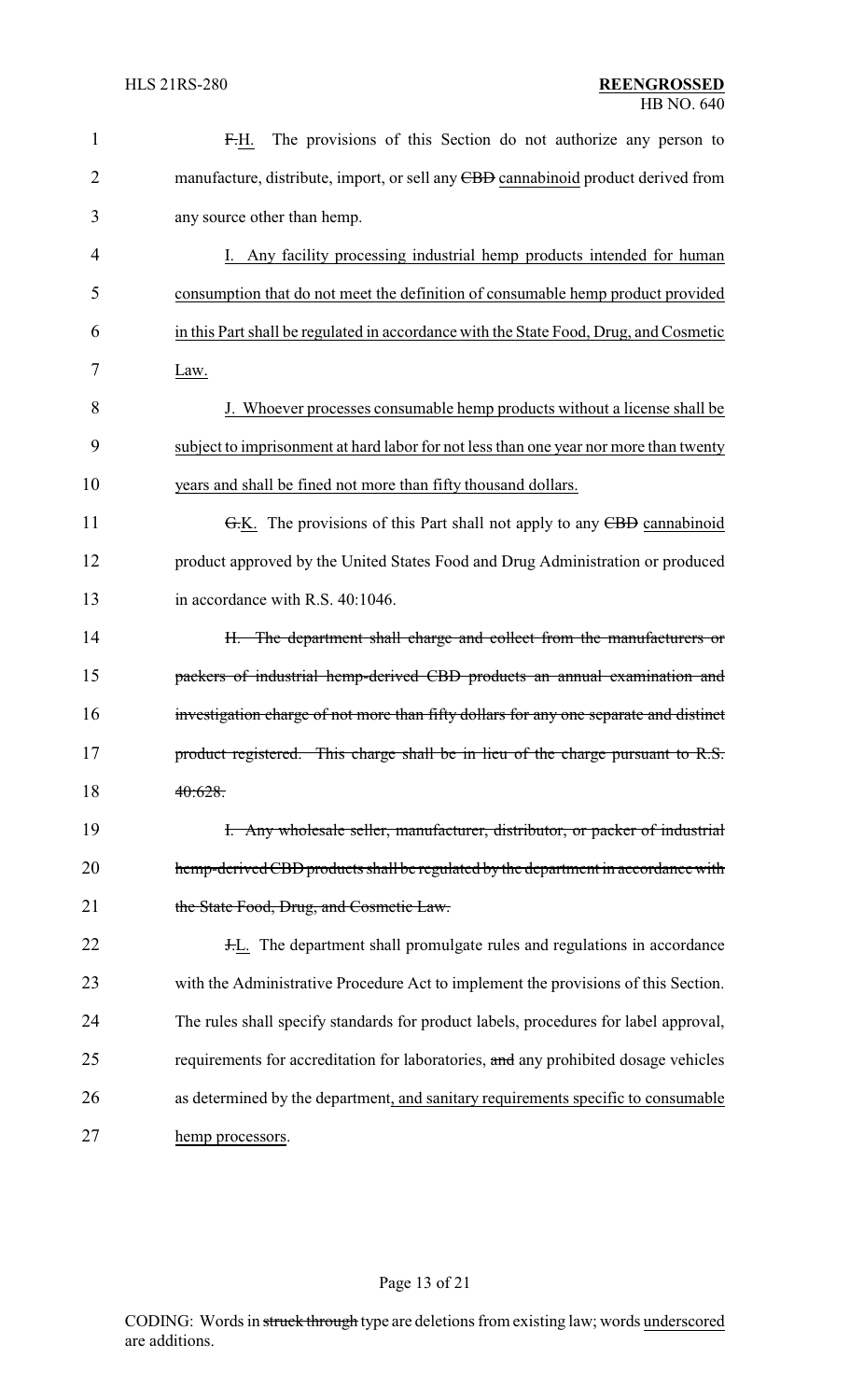| $\mathbf{1}$   | §1484. Permit to sell; office of alcohol and tobacco control                                              |
|----------------|-----------------------------------------------------------------------------------------------------------|
| $\overline{2}$ | A.(1) Each wholesaler of consumable hemp products shall apply for and                                     |
| 3              | obtain a permit from the office of alcohol and tobacco control.                                           |
| $\overline{4}$ | (2) The commissioner may establish and collect an annual wholesaler permit                                |
| 5              | fee. The amount of the wholesaler permit fee shall be based on the cost of the                            |
| 6              | regulatory functions performed and shall not exceed five hundred dollars per year.                        |
| 7              | $\overline{A}$ , $\overline{B}$ , $(1)(a)$ Each person who sells or is about to engage in the business of |
| 8              | selling at retail any industrial hemp-derived CBD consumable hemp product shall                           |
| 9              | first apply for and obtain a permit for each place of business from the office of                         |
| 10             | alcohol and tobacco control.                                                                              |
| 11             | $(a)(b)$ For purposes of this Section, each individually registered domain                                |
| 12             | name owned or leased by or on behalf of a remote retailer shall be considered a place                     |
| 13             | of business. No person or entity shall be required to have a physical place of                            |
| 14             | business in the state of Louisiana in order to sell industrial hemp-derived CBD                           |
| 15             | consumable hemp products at retail.                                                                       |
| 16             | (b) The office of alcohol and tobacco control has no authority to permit or                               |
| 17             | otherwise regulate any wholesale seller, manufacturer, distributor, or packer of                          |
| 18             | industrial hemp-derived CBD products.                                                                     |
| 19             | (2) Prior to selling industrial hemp-derived CBD consumable hemp products                                 |
| 20             | at a special event, the retailer shall request and promptly receive an annual special                     |
| 21             | event permit from the commissioner. For purposes of this Section, a special event                         |
| 22             | shall be defined as any event held at any location, other than a permitted place of                       |
| 23             | business, where industrial hemp-derived CBD consumable hemp products are sold.                            |
| 24             | The permittee shall notify the commissioner in writing of any special event the                           |
| 25             | permittee will be attending prior to the event. Failure to notify the commissioner                        |
| 26             | shall be grounds for revocation of the permit.                                                            |
| 27             | (3) No permit issued pursuant to this Section shall authorize the permittee                               |
| 28             | to sell or offer for sale any CBD cannabinoid product derived from any source other                       |
| 29             | than hemp.                                                                                                |

# Page 14 of 21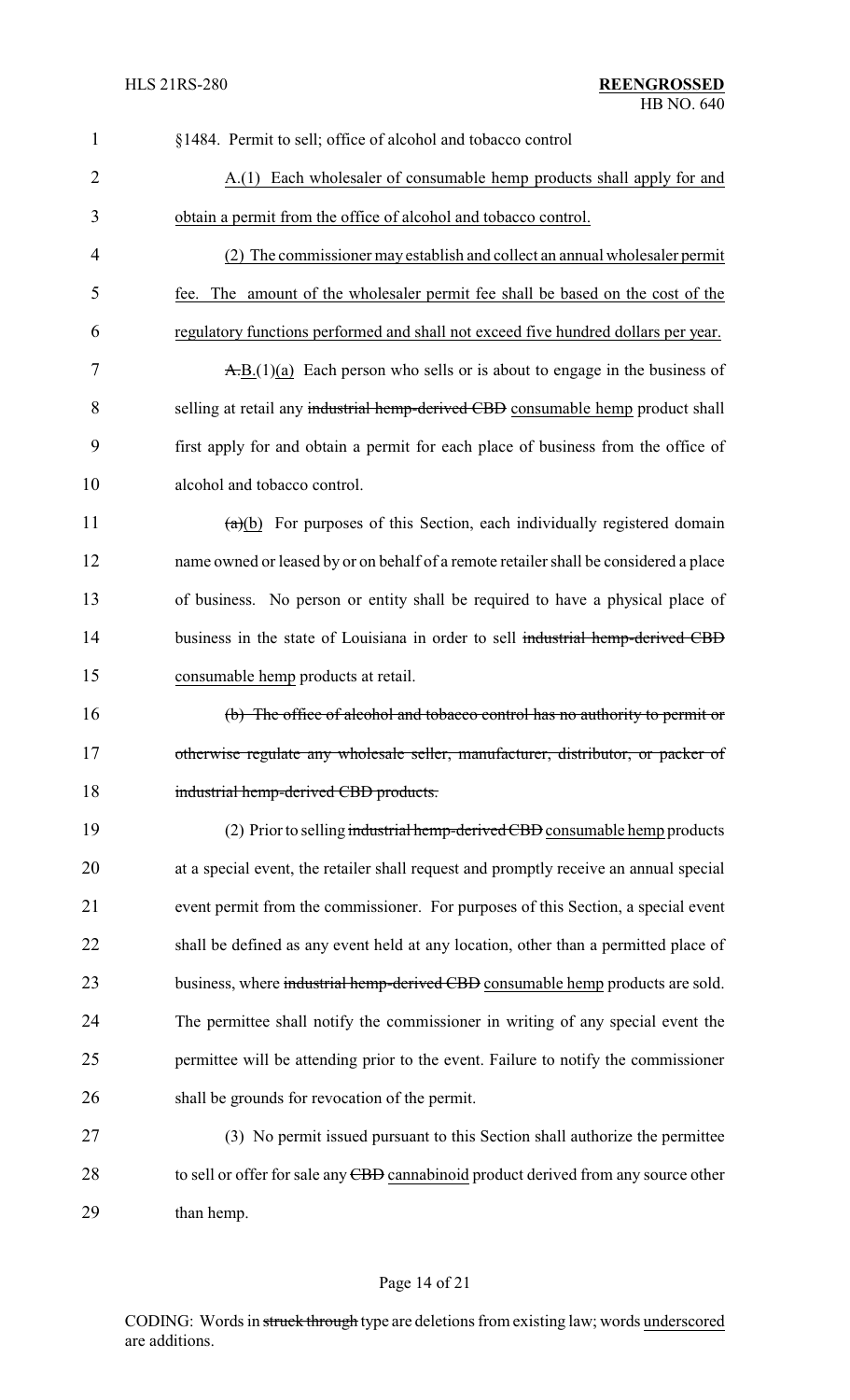| $\mathbf{1}$   | (4) No industrial hemp-derived CBD consumable hemp product shall be sold                 |
|----------------|------------------------------------------------------------------------------------------|
| $\overline{c}$ | to any person under the age of eighteen years.                                           |
| 3              | <b>B.C.</b> The commissioner may establish and collect an annual retail permit fee       |
| 4              | and an annual special event permit fee. The amount of each permit fee provided for       |
| 5              | in this Subsection shall be based on the cost of the regulatory functions performed      |
| 6              | and shall not exceed one hundred seventy-five dollars per year.                          |
| 7              | E.D. The commissioner may, in addition to revocation or suspension of a                  |
| 8              | permit issued under the authority of this Section, impose the following fines for        |
| 9              | selling at retail hemp-derived CBD products without a permit: Any person who             |
| 10             | violates any of the provisions of this Part or rules adopted pursuant to this Part, who  |
| 11             | alters, forges, or counterfeits, or uses without authority any permit or other document  |
| 12             | provided for in this Part, who operates without a permit, or who fails to collect or to  |
| 13             | timely pay the assessments, fees, and penalties due or assessed pursuant to this Part,   |
| 14             | shall be subject, in addition to any unpaid assessments, late fees, or collection costs, |
| 15             | to the civil penalties provided in this Section. Each day on which a violation occurs    |
| 16             | shall constitute a separate offense.                                                     |
| 17             | (1) For a first offense, not more than three hundred dollars.                            |
| 18             | (2) For a second offense, that occurs within two years of the first offense, not         |
| 19             | more than one thousand dollars.                                                          |
| 20             | (3) For a third or subsequent offense, that occurs within two years of the first         |
| 21             | offense, not less than five hundred dollars but not more than three thousand dollars.    |
| 22             | <b>D.E.</b> In addition to the penalties provided in Subsection D of this Section,       |
| 23             | any permittee who violates any provisions of this Part shall be subject to having his    |
| 24             | permit suspended or revoked. Any fine imposed pursuant to this Part or the               |
| 25             | revocation or suspension of a permit is in addition to and is not in lieu of or a        |
| 26             | limitation on the imposition of any other penalty provided by law.                       |
| 27             | E.F. In addition to the commissioner's authority to revoke or suspend a                  |
| 28             | permit pursuant to this Section, the secretary of the Department of Revenue shall        |
| 29             | order the commissioner to immediately suspend the retailer's permit if the secretary     |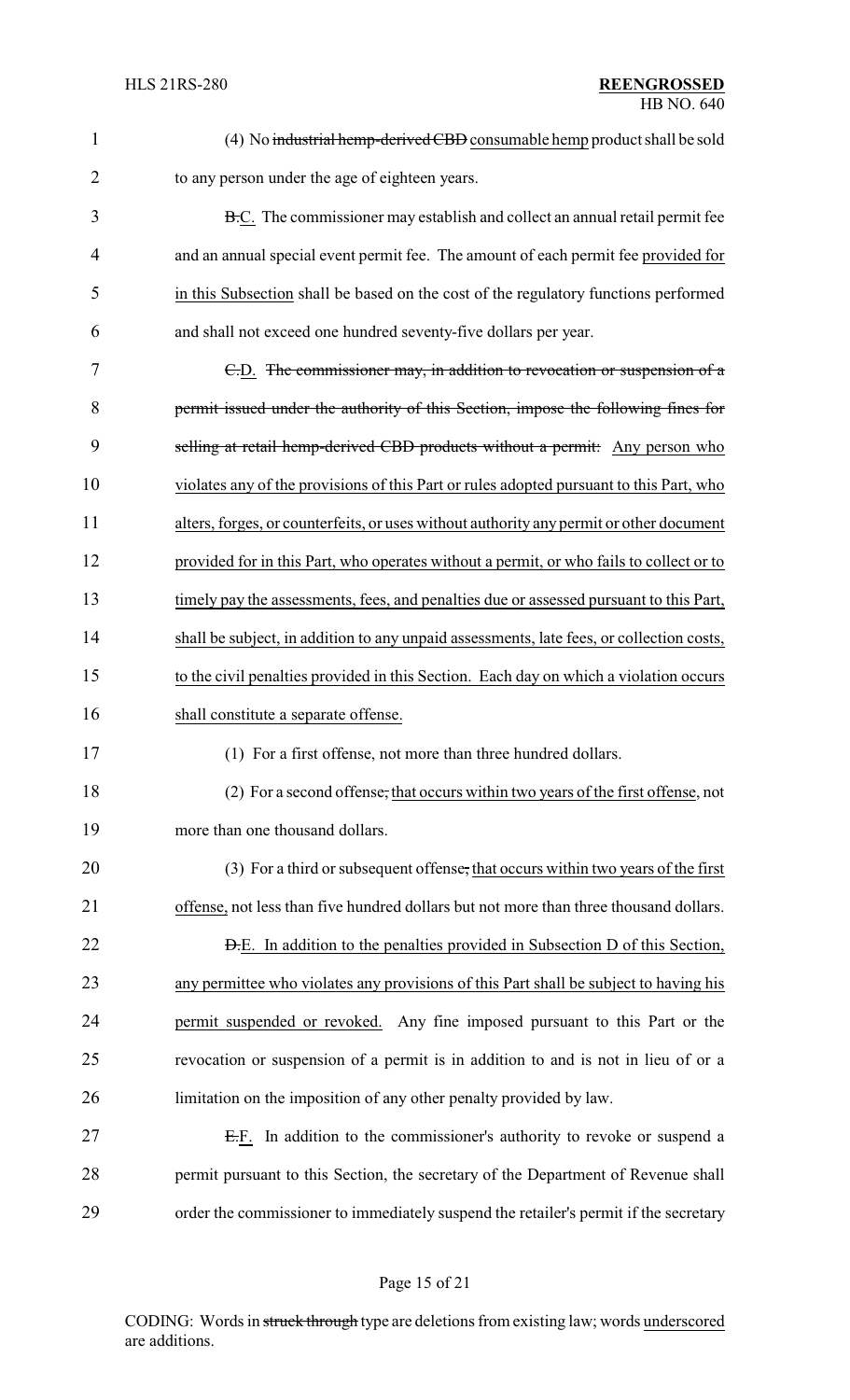| $\mathbf{1}$   | determines that an industrial hemp-derived CBD a consumable hemp product retailer      |
|----------------|----------------------------------------------------------------------------------------|
| $\overline{2}$ | has failed to timely file returns or pay taxes as required by R.S. 47:1693. The        |
| 3              | secretary shall order the commissioner to suspend the retailer's permit until the      |
| $\overline{4}$ | returns have been filed and the taxes are paid. No permit shall be suspended for taxes |
| 5              | which have been properly protested or appealed by the retailer pursuant to R.S.        |
| 6              | 47:1565 or 1567.                                                                       |
| 7              | G. The office of alcohol and tobacco control shall investigate any report of           |
| 8              | a violation of a provision of this Part and report any criminal violation to the       |
| 9              | appropriate law enforcement agency.                                                    |
| 10             | F.H. The commissioner shall adopt rules and regulations in accordance with             |
| 11             | the Administrative Procedure Act to implement the provisions of this Section. The      |
| 12             | rules shall not include any fees or penalties for any permit not provided for in this  |
| 13             | Section, or any requirements for proof of Louisiana residency, criminal background     |
| 14             | checks, diagrams of retail premises, or proof of lease or ownership of any retail      |
| 15             | establishment.                                                                         |
| 16             | §1485. Industrial Hemp Advisory Committee                                              |
| 17             |                                                                                        |
| 18             | B. The committee is hereby authorized to receive and review information                |
| 19             | and requests and make recommendations for future legislation relative to the           |
| 20             | regulation of industrial hemp, and industrial hemp products, and industrial            |
| 21             | hemp-derived CBD products.                                                             |
| 22             | $\ast$<br>$\ast$<br>$\ast$                                                             |
| 23             | G.<br>The committee may call upon and utilize the assistance and                       |
| 24             | recommendations of those market participants directly involved with the industrial     |
| 25             | hemp industry including but not limited to seed distributors, growers, handlers,       |
| 26             | processors, manufacturers, wholesalers, and retailers of industrial hemp, industrial   |
| 27             | hemp products, and industrial hemp-derived CBD products, and any other private         |
| 28             | sources as deemed necessary by the committee.                                          |
| 29             | ∗<br>∗<br>∗                                                                            |

# Page 16 of 21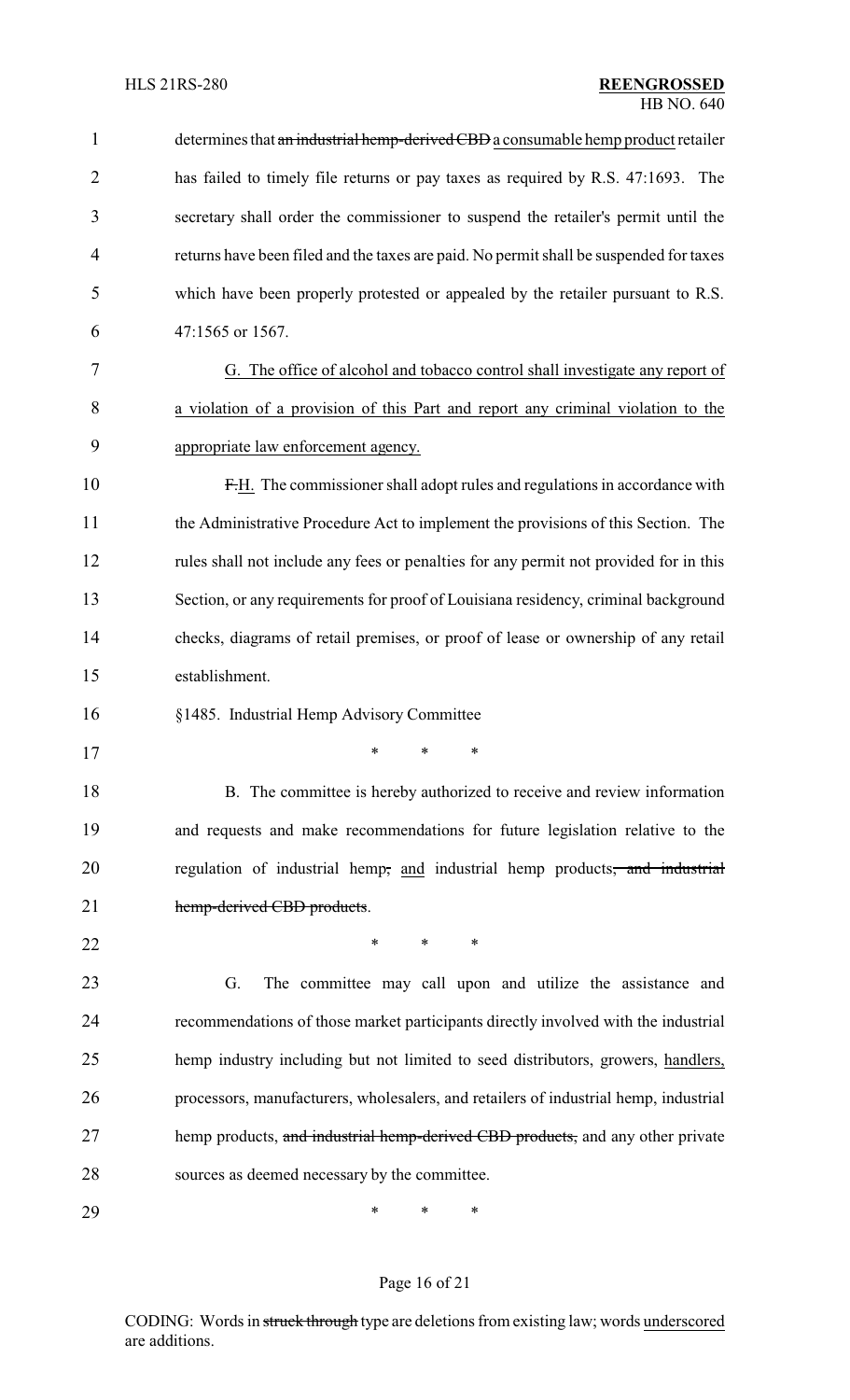| $\mathbf{1}$ | Section 2. R.S. 47:1692 and 1693(A) are hereby amended and reenacted to read as           |
|--------------|-------------------------------------------------------------------------------------------|
| 2            | follows:                                                                                  |
| 3            | CHAPTER 19. INDUSTRIAL HEMP-DERIVED CBD CONSUMABLE HEMP                                   |
| 4            | <b>PRODUCT TAX</b>                                                                        |
| 5            | §1692. Definitions                                                                        |
| 6            | As used in this Chapter, the following terms shall have the meaning ascribed              |
| 7            | to them in this Section unless the context clearly indicates otherwise:                   |
| 8            | (1) "CBD" means cannabidiot. "Consumable hemp product" shall have the                     |
| 9            | same definition as set forth in R.S. 3:1481.                                              |
| 10           | (2) Solely for purposes of the imposition of the industrial hemp-derived CBD              |
| 11           | tax, "consumer" "Consumer" means either a business entity or a person who                 |
| 12           | purchases industrial hemp-derived CBD products. consumable hemp products.                 |
| 13           | (3) Solely for purposes of the imposition of the industrial hemp-derived CBD              |
| 14           | tax, "industrial hemp" means the plant Cannabis sativa and any part of that plant,        |
| 15           | including the seeds thereof and all derivatives, extracts, cannabinoids, isomers, acids,  |
| 16           | salts, and salts of isomers, whether growing or not, with a delta-9                       |
| 17           | tetrahydrocannabinol concentration of not more than 0.3 percent on a dry weight           |
| 18           | basis, and produced from hemp grown by a licensee authorized to grow hemp by the          |
| 19           | United States Department of Agriculture, or under an approved state plan pursuant         |
| 20           | to the Agriculture Improvement Act of 2018, P.L. 115-334, or under an authorized          |
| 21           | state pilot program pursuant to the Agriculture Act of 2014, P.L. 113-79. Industrial      |
| 22           | hemp shall not include plants of the Genus Cannabis that meet the definition of           |
| 23           | "marijuana" as defined in R.S. 40:961.                                                    |
| 24           | (4) "Industrial hemp-derived CBD product" means any industrial hemp-                      |
| 25           | derived product that contains CBD intended for consumption or topical use.                |
| 26           | (5) Solely for purposes of the imposition of the industrial hemp-derived CBD              |
| 27           | tax, "retail sale" (3) "Retail sale" means the sale or transfer of industrial hemp-       |
| 28           | derived CBD consumable hemp products to a consumer for any purpose other than             |
| 29           | for resale and shall include all transactions as the secretary, upon investigation, finds |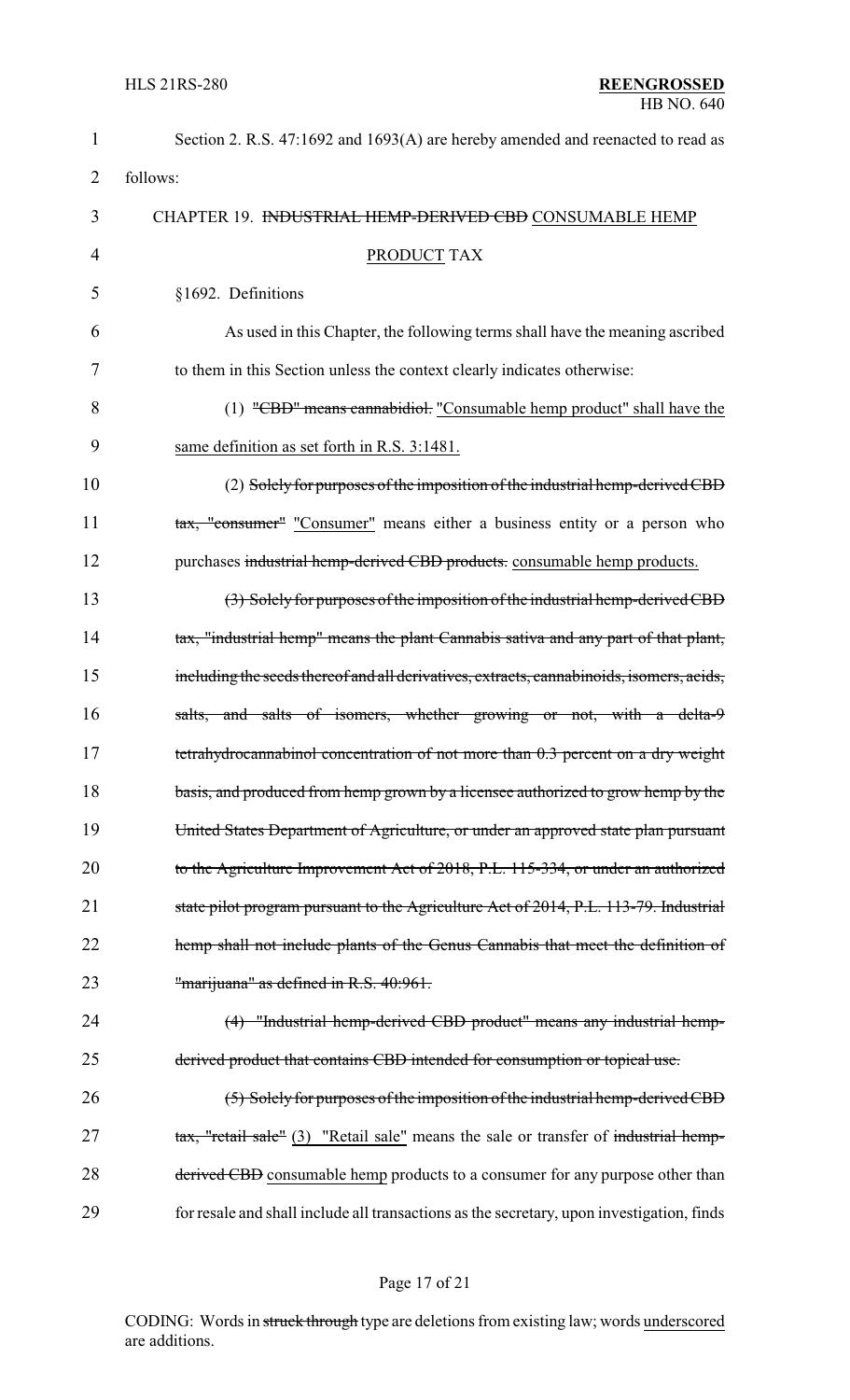| $\mathbf{1}$   | to be in lieu of sales. Resale shall include but not be limited to the sale of industrial  |
|----------------|--------------------------------------------------------------------------------------------|
| $\overline{2}$ | hemp-derived CBD consumable hemp products for further processing into a product            |
| 3              | produced in accordance with R.S. 40:1046.                                                  |
| $\overline{4}$ | (6) Solely for purposes of the imposition of the industrial hemp-derived CBD               |
| 5              | tax, "retailer" (4) "Retailer" means a person or entity that sells or offers for sale      |
| 6              | industrial hemp-derived CBD consumable hemp products to a consumer. Retailer               |
| 7              | shall also include any person or entity that imports or causes to be imported from any     |
| 8              | other state industrial hemp-derived CBD consumable hemp products for use or                |
| 9              | consumption.                                                                               |
| 10             | $(7)(5)$ "Secretary" means the secretary of the Department of Revenue or his               |
| 11             | duly appointed representatives.                                                            |
| 12             | §1693. Imposition of tax                                                                   |
| 13             | A. There is hereby levied an excise tax upon each retail sale of industrial                |
| 14             | hemp-derived CBD consumable hemp products within the state of Louisiana. The               |
| 15             | tax levied in this Chapter shall be at the rate of three percent of the retail sales price |
| 16             | of industrial hemp-derived CBD products the consumable hemp product. The excise            |
| 17             | tax shall be levied in addition to state and local sales and use tax or any other tax,     |
| 18             | and shall be reported monthly by the retailer on forms prescribed by the secretary         |
| 19             | and paid by the retailer on or before the twentieth day of the month following the         |
| 20             | month to which the tax is applicable.                                                      |
| 21             | *<br>∗<br>∗                                                                                |

### DIGEST

The digest printed below was prepared by House Legislative Services. It constitutes no part of the legislative instrument. The keyword, one-liner, abstract, and digest do not constitute part of the law or proof or indicia of legislative intent. [R.S. 1:13(B) and 24:177(E)]

HB 640 Reengrossed 2021 Regular Session Schexnayder

**Abstract:** Provides for the regulation of industrial hemp and hemp products.

Present law authorizes industrial hemp grower licensees to cultivate, handle, and transport industrial hemp in the state.

Proposed law removes "handle", otherwise maintains present law, and further authorizes licensees to possess, store, trim, dry, and cure industrial hemp.

#### Page 18 of 21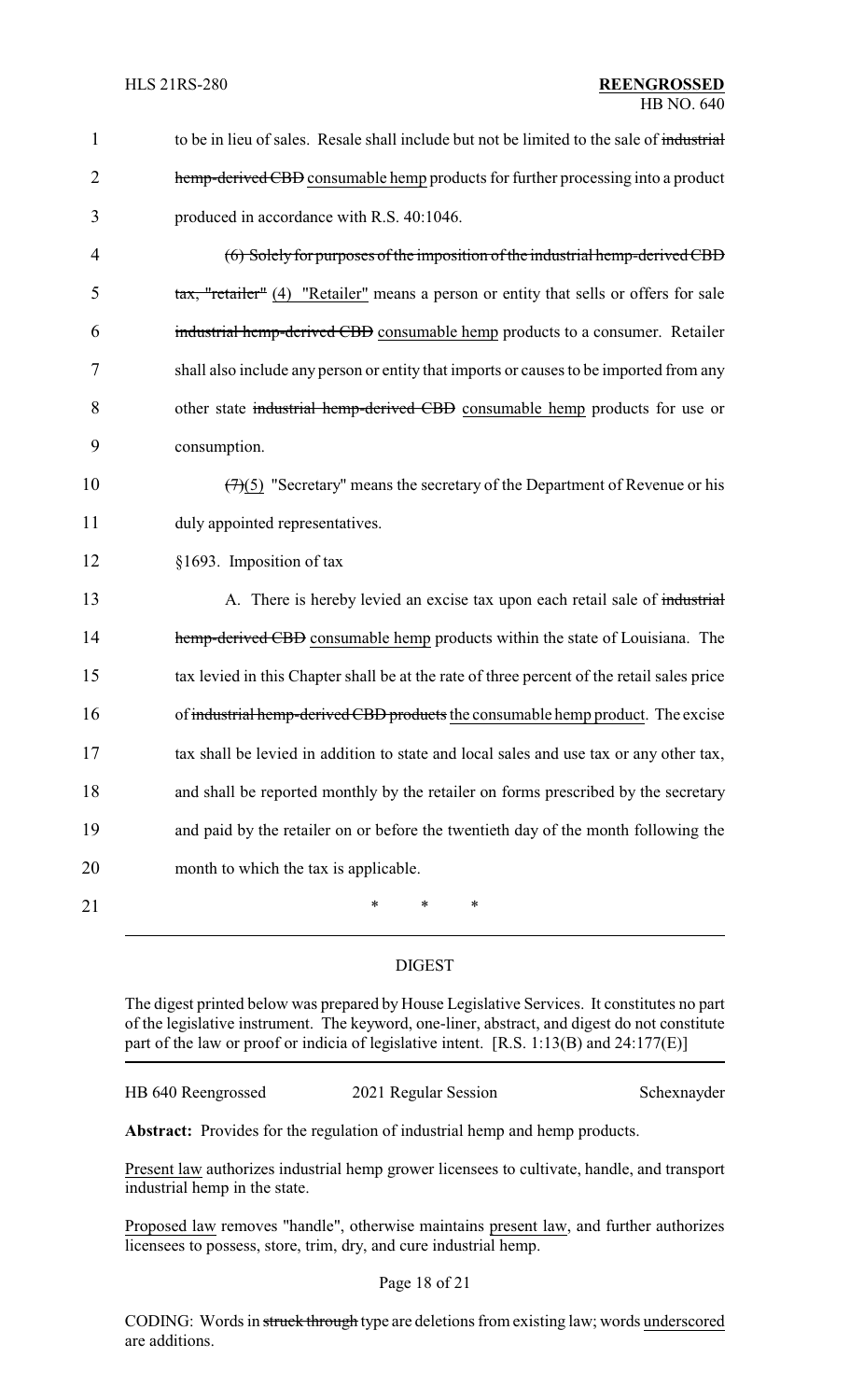Present law provides for registration and label requirements for commercial feed.

Proposed law exempts commercial feed manufactured and registered pursuant to consumable hemp regulations.

Present law requires licensure of contract carriers. Proposed law removes that requirement and creates a handler license.

Proposed law extends the timeframe to harvest approved industrial hemp from 15 days to 30 days.

Present law authorizes the Dept. of Agriculture and Forestry (LDAF) to detain, seize, destroy, or embargo any industrial hemp crop or product that exceeds the federally defined THC level for hemp.

Proposed law repeals present law.

Proposed law requires all industrial hemp licensees whose intent is to perform research, except the universities exempted in present law, to submit an annual research plan to the LDAF. Further requires LDAF to adopt rules for performance based-sampling for those licensees.

Proposed law requires the LSU AgCenter to develop a centralized industrial hemp website in collaboration with regulatory agencies and stakeholders.

Proposed law changes "industrial hemp-derived CBD product" to "consumable hemp product" and provides that consumable hemp products are any industrial hemp-derived products that contain any cannabinoid, including CBD. Further provides that consumable hemp product includes commercial feed, pet products, and hemp floral material.

Proposed law requires that present law and proposed law dealing with consumable hemp products are preempted by any federal statute, federal regulation, or guidance from a federal government agency that is less restrictive than state law.

Proposed law establishes a consumable hemp processor license issued by the La. Dept. of Health (LDH) and establishes a fee schedule for the license.

Proposed law creates criminal penalties of not less than one year nor more than 20 years imprisonment at hard labor and a fine of not more than \$50,000 for processing consumable hemp products without a license.

Present law prohibits processing or selling any part of hemp for inhalation, except hemp rolling papers.

Proposed law removes the prohibition on processing hemp for inhalation.

Present law prohibits processing or selling any food or beverage containing CBD unless the FDA approves CBD as a food additive. Proposed law removes that prohibition.

Present law prohibits any CBD products that contain any active pharmaceutical ingredient other than cannabidiol. Proposed law exempts products intended for topical application from the prohibition.

Proposed law provides that consumable hemp products cannot contain a total delta-9 THC concentration of more than 0.3% nor a total THC concentration of more than 1% on a dry weight basis.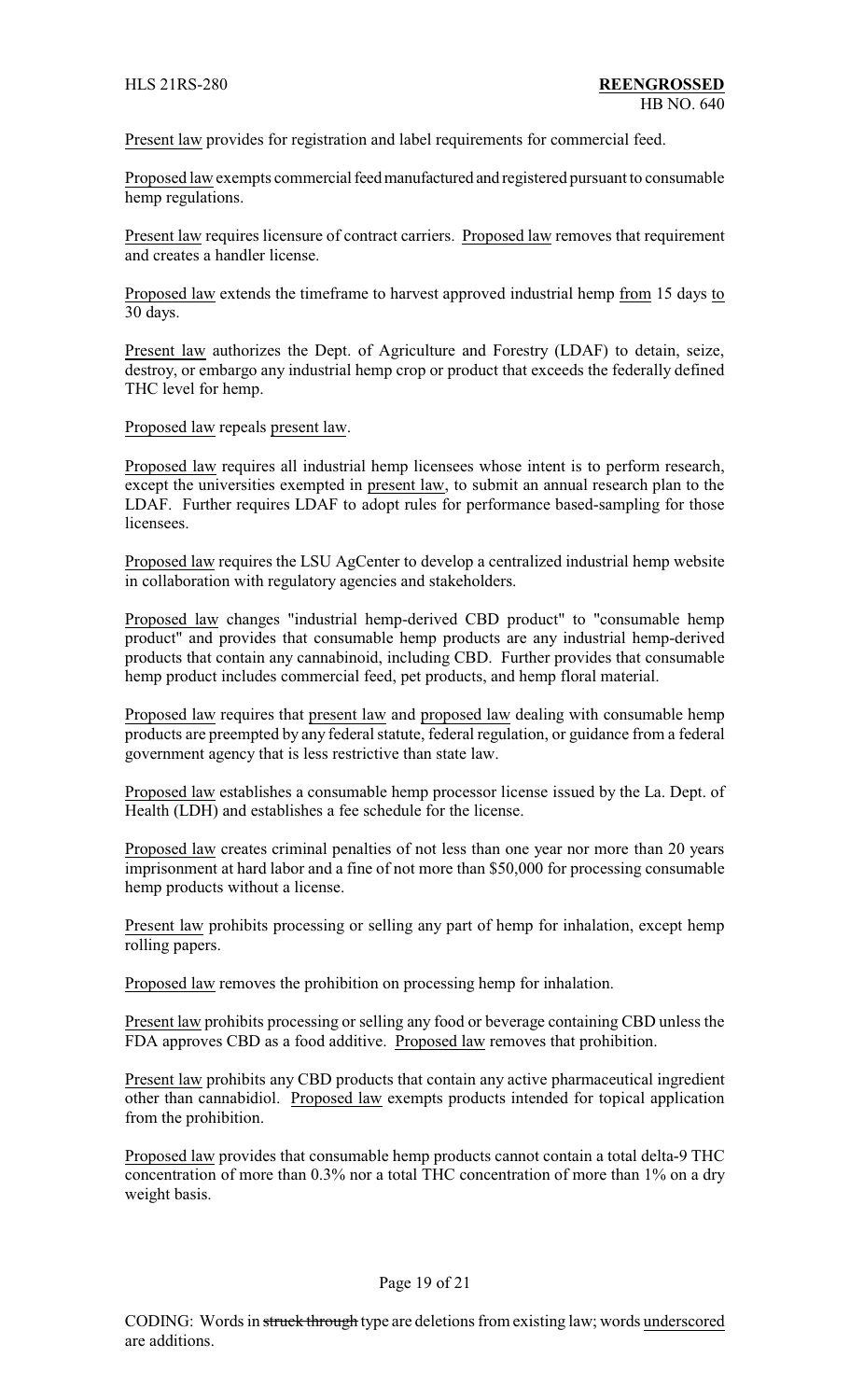Proposed law prohibits consumable hemp products from containing any cannabinoid that is not naturally occurring.

Proposed law defines THC as a combination of tetrahydrocannabinol and tetrahydrocannabinolic acid.

Proposed law requires any floral hemp material to be contained in tamper-evident packaging and not be labeled or marketed for inhalation.

Proposed law provides that any facility processing hemp products for human consumption outside of the scope of the definition of consumable hemp product shall be regulated by LDH in accordance with the State Food, Drug, and Cosmetic Law.

Proposed law establishes a wholesaler license for consumable hemp products issued by the office of alcohol and tobacco control (ATC).

Proposed law establishes a wholesaler license fee not to exceed \$500.

Present law imposes civil fines for selling hemp-derived CBD products at retail without a permit.

Proposed law expands the violations that the civil penalties can be imposed. Further provides that each day a violation occurs is a separate offense.

Proposed law requires ATC to investigate any report of a violation of a provision of present law as related to consumable hemp products and report any criminal violation to the appropriate law enforcement agency.

Present law provides for an industrial hemp-derived CBD excise tax.

Proposed law changes the taxable product to consumable hemp products.

(Amends R.S. 3:1402, 1461, 1462, 1464(8), 1465(A), (C)(1), and (D)(1), 1466(A) and (B)(2), 1468, 1471(A)(4), 1481, 1482, 1483, 1484, and 1485(B) and (G) and R.S. 47:1692 and 1693(A); Adds R.S. 3:1469(C) and 1473)

Summary of Amendments Adopted by House

The Committee Amendments Proposed by House Committee on Agriculture, Forestry, Aquaculture, and Rural Development to the original bill:

- 1. Clarify "delta-9 THC" as "total delta-9 THC".
- 2. Change the term "contract carrier" to "handler".
- 3. Change the definition of "THC" to mean "a combination of tetrahydrocannabinol and tetrahydrocannabinolic acid" and change the term "Total THC concentration" to "THC".
- 4. Remove the LDAF's authority to detain, seize, destroy, or embargo any industrial hemp crop that contains a THC concentration that exceeds the acceptable hemp THC level provided in federal law.
- 5. Add a provision of preemption if federal law is ever less restrictive than state law as it applies to consumable hemp products.